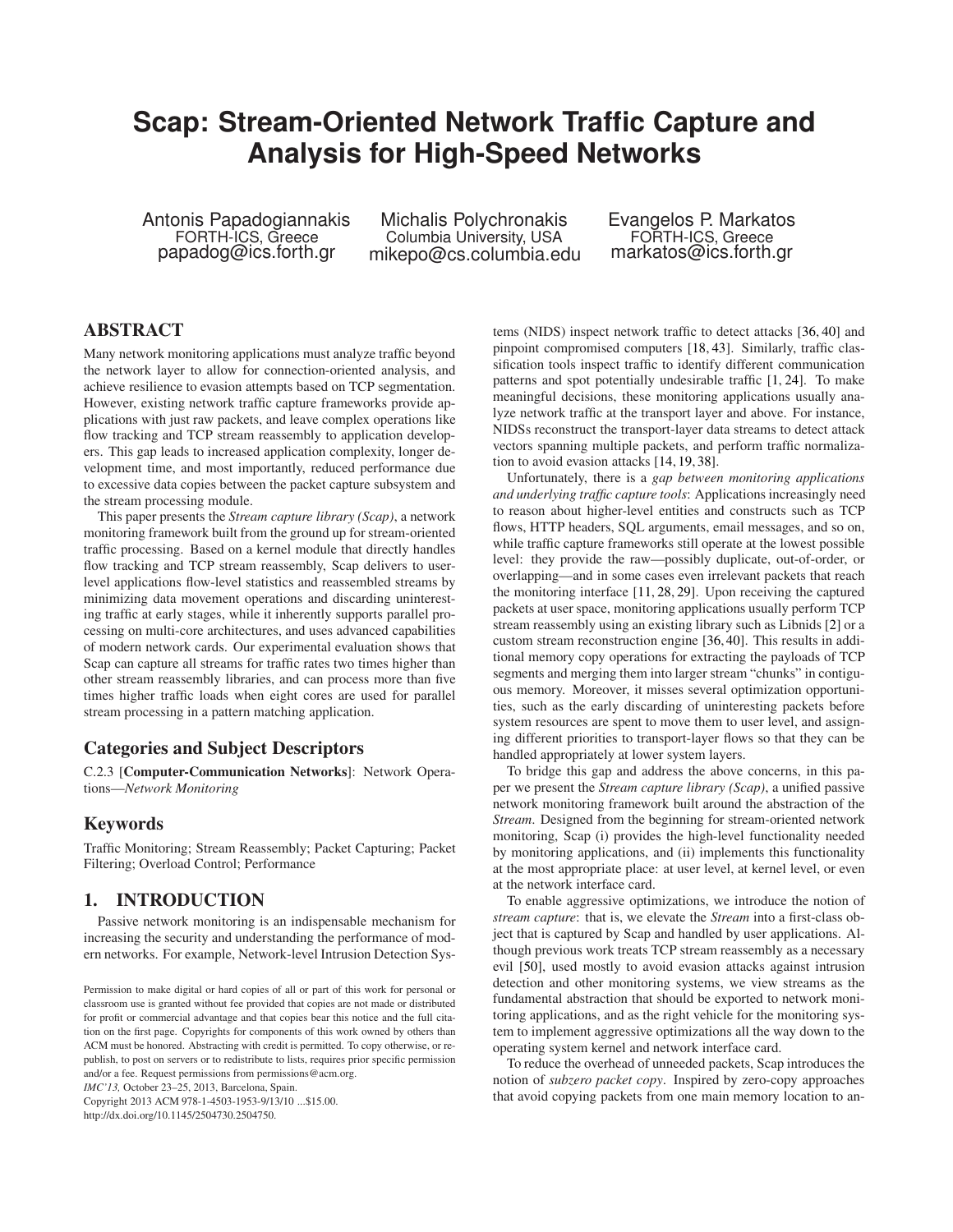other, Scap not only avoids redundant packet copies, but also avoids bringing some packets in main memory in the first place. We show several cases of applications that are simply not interested in some packets, such as the tails of large flows [\[9,](#page-12-4) [26,](#page-13-10) [27,](#page-13-11) [33\]](#page-13-12). Subzero packet copy identifies these packets and does not bring them in main memory at all: they are dropped by the network interface card (NIC) *before* reaching the main memory.

To accommodate heavy loads, Scap introduces the notion of *prioritized packet loss* (PPL). Under heavy load, traditional monitoring systems usually drop arriving packets in a random way, severely affecting any following stream reassembly process. However, these dropped packets and affected streams may be important for the monitoring application, as they may contain an attack or other critical information. Even carefully provisioned systems that are capable of handling full line-rate traffic can be overloaded, e.g., by a sophisticated attacker that sends adversarial traffic to exploit an algorithmic complexity vulnerability and intentionally overload the system [\[34,](#page-13-13)[45\]](#page-13-14). Scap allows applications to (i) define different priorities for different streams and (ii) configure threshold mechanisms that give priority to new and small streams.

Scap provides a flexible and expressive Application Programming Interface (API) that allows programmers to configure all aspects of the stream capture process, perform complex per-stream processing, and gather per-flow statistics with a few lines of code. Our design introduces two novel features: (i) it enables the early discarding of uninteresting traffic, such as the tails of long-lived connections that belong to large file transfers, and (ii) it offers more control for tolerating packet loss under high load through stream priorities and best-effort reassembly. Scap also avoids the overhead of extra memory copies by optimally placing TCP segments into stream-specific memory regions, and supports multi-core systems and network adapters with receive-side scaling [\[22\]](#page-13-15) for transparent parallelization of stream processing.

We have evaluated Scap in a 10GbE environment using real traffic and showed that it outperforms existing alternatives like Libnids [\[2\]](#page-12-3) and Snort's stream reassembly [\[40\]](#page-13-1) in a variety of scenarios. For instance, our results demonstrate that Scap can capture and deliver all streams with low CPU utilization for rates up to 5.5 Gbit/s using a single core, while Libnids and Snort start dropping packets at 2.5 Gbit/s due to increased CPU utilization for stream reassembly at user level. A single-threaded Scap pattern matching application can handle 33% higher traffic rates than Snort and Libnids, and can process three times more traffic at 6 Gbit/s. When eight cores are used for parallel stream processing, Scap can process 5.5 times higher rates with no packet loss.

The main contributions of this paper are:

- 1. We introduce the notion of *stream capture*, and present the design, implementation, and evaluation of *Scap* , a streamoriented network traffic processing framework. Scap provides a flexible and expressive API that elevates streams to first-class objects, and uses aggressive optimizations that allows it to deliver transport-layer streams for two times higher traffic rates than previous approaches.
- 2. We introduce *subzero packet copy*, a technique that takes advantage of filtering capabilities of commodity NICs to not only avoid copying uninteresting packets (such as the long tails of large flows) across different memory areas, but to avoid bringing them in main memory altogether.
- 3. We introduce *prioritized packet loss*, a technique that enables graceful adaptation to overload conditions by dropping packets of lower priority streams, and favoring packets that belong to recent and shorter streams.

# **2. DESIGN AND FEATURES**

The design of Scap is driven by two key objectives: programming expressiveness and runtime performance. In this section, we introduce the main aspects of Scap across these two dimensions.

## **2.1 Subzero-Copy Packet Transfer**

Several network monitoring applications [\[9,](#page-12-4) [26,](#page-13-10) [27,](#page-13-11) [33\]](#page-13-12) are interested in analyzing only the first bytes of each connection, especially under high traffic load. In this way, they analyze the more useful (for them) part of each stream and discard a significant percentage of the total traffic [\[27\]](#page-13-11). For such applications, Scap has incorporated the use of a *cutoff* threshold that truncates streams to a user-specified size, and discards the rest of the stream (and the respective packets) within the OS kernel or even the NIC, avoiding unnecessary data transfers to user space. Applications can dynamically adjust the cutoff size *per stream*, or set a different cutoff for each stream direction, allowing for greater flexibility.

Besides a stream cutoff size, monitoring applications may be interested in efficiently discarding other types of less interesting traffic. Many applications often use a BPF filter [\[28\]](#page-13-7) to define which streams they want to process, while discarding the rest. In case of an overload, applications may want to discard traffic from low priority streams or define a stream *overload cutoff* [\[26,](#page-13-10) [33\]](#page-13-12). Also, depending on the stream reassembly mode used by an application, packets belonging to non-established TCP connections or duplicate packets may be discarded. In all such cases, Scap can discard the appropriate packets at an early stage within the kernel, while in many cases packets can be discarded even earlier at the NIC.

To achieve this, Scap capitalizes on modern network interfaces that provide filtering facilities directly in hardware. For example, Intel's 82599 10G interface [\[21\]](#page-13-16) supports up to 8K perfect match and 32K signature (hash-based) Flow Director filters (FDIR). These filters can be added and removed dynamically, within no more than 10 microseconds, and can match a packet's source and destination IP addresses, source and destination port numbers, protocol, and a flexible 2-byte tuple anywhere within the first 64 bytes of the packet. Packets that match an FDIR filter are directed to the hardware queue specified by the filter. If this hardware queue is not used by the system, the packets will be just dropped at the NIC layer, and they will never be copied to the system's main memory [\[13\]](#page-12-5). When available, Scap uses FDIR filters to implement all above mentioned cases of early packet discarding. Else, the uninteresting packets are dropped within the OS kernel.

## **2.2 Prioritized Packet Loss**

Scap introduces *Prioritized Packet Loss* (PPL) to enable the system to invest its resources effectively during overload. This is necessary because sudden traffic bursts or overload conditions may force the packet capturing subsystem to fill up its buffers and randomly drop packets in a haphazard manner. Even worse, attackers may intentionally overload the monitoring system while an attack is in progress so as to evade detection. Previous research in NIDSs has shown that being able to handle different flows [\[16,](#page-13-17) [25,](#page-13-18) [34\]](#page-13-13), or different parts of each flow [\[26](#page-13-10)[,33\]](#page-13-12), in different ways can enable the system to invest its resources more effectively and significantly improve detection accuracy. PPL is a priority assignment technique that enables user applications to define the priority of each stream so that in case of overload, packets from low-priority streams are the first ones to go. User applications can also define a threshold for the maximum stream size under overload (*overload\_cutoff*). Then, packets situated beyond this threshold are the ones to be dropped.

As long as the percentage of used memory is below a user-defined threshold (called base\_threshold), PPL drops no packets. When,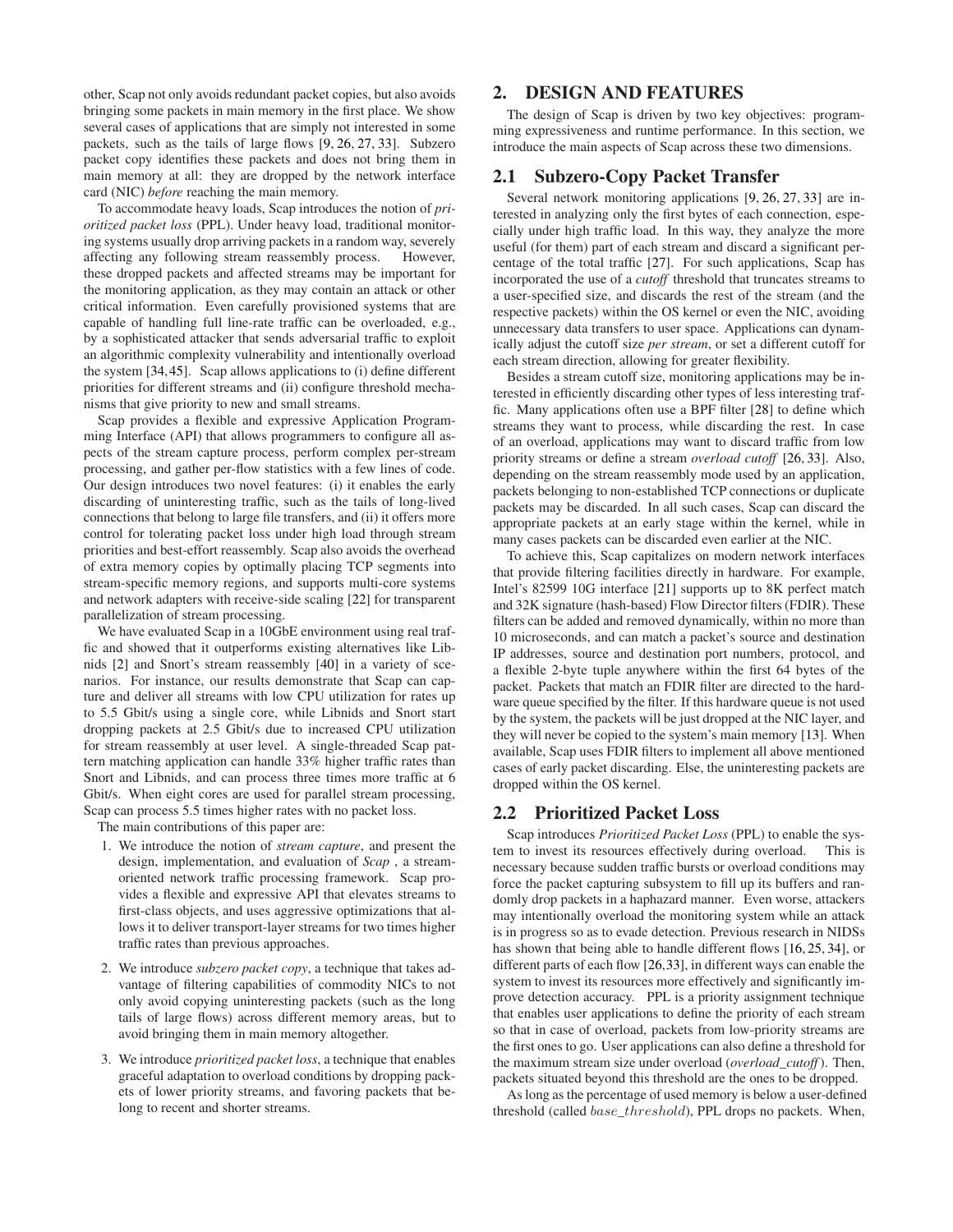however, the used memory exceeds the base\_threshold, PPL kicks in: it first divides the memory above  $base\_threshold$  into n (equal to the number of used priorities) regions using  $n+1$  equally spaced watermarks (i.e.,  $watermark_0$ ,  $watermark_1$ , ...,  $watermark_n$ ), where watermark<sub>0</sub> = base\_threshold and watermark<sub>n</sub> = memory\_size. When a packet belonging to a stream with the  $i_{th}$  priority level arrives, PPL checks the percentage of memory used by Scap at that time. If it is above  $watermark_i$ , the packet is dropped. Otherwise, if the percentage of memory used is between watermark<sub>i</sub> and watermark<sub>i-1</sub>, PPL makes use of the *overload\_cutoff*, if it has been defined by the user. Then, if the packet is located in its stream beyond the *overload\_cutoff* byte, it is dropped. In this way, high priority streams, as well as newly created and short streams if an *overload\_cutoff* is defined, will be accommodated with higher probability.

## **2.3 Flexible Stream Reassembly**

To support monitoring at the transport layer, Scap provides different modes of TCP stream reassembly. The two main objectives of stream reassembly in Scap are: (i) to provide transportlayer reassembled chunks in continuous memory regions, which facilitates stream processing operations, and (ii) to perform protocol normalization [\[19,](#page-13-5) [51\]](#page-13-19). Scap currently supports two different modes of TCP stream reassembly: SCAP\_TCP\_STRICT and SCAP\_TCP\_FAST. In the strict mode, streams are reassembled according to existing guidelines [\[14,](#page-12-1)[51\]](#page-13-19), offering protection against evasion attempts based on IP/TCP fragmentation. In the fast mode, streams are reassembled in a *best-effort* way, offering resilience against packet loss caused in case of overloads. In this mode, Scap follows the semantics of the strict mode as closely as possible, e.g., by handling TCP retransmissions, out-of-order packets, and overlapping segments. However, to accommodate for lost segments, stream data is written without waiting for the correct next sequence number to arrive. In that case, Scap sets a flag to report that errors occurred during the reassembly of a particular chunk.

Scap uses target-based stream reassembly to implement different TCP reassembly policies according to different operating systems. Scap applications can set a different reassembly policy per each stream. This is motivated by previous work, which has shown that stream reassembly performed in a NIDS may not be accurate [\[38\]](#page-13-6). For instance, the reconstructed data stream may differ from the actual data stream observed by the destination. This is due to the different TCP reassembly policies implemented by different operating systems, e.g., when handling overlapping segments. Thus, an attacker can exploit such differences to evade detection. Shankar and Paxson [\[42\]](#page-13-20) developed an active mapping solution to determine what reassembly policy a NIDS should follow for each stream. Similarly to Scap, Snort uses target-based stream reassembly [\[32\]](#page-13-21) to define the reassembly policy per host or subnet.

Scap also supports UDP: a UDP stream consists of the concatenation of the payloads of the arriving packets of the respective UDP flow. For other protocols without sequenced delivery, Scap return each packet for processing without reassembly.

## **2.4 Parallel Processing and Locality**

Scap has inherent support for multi-core systems, hiding from the programmer the complexity of creating and managing multiple processes or threads. This is achieved by transparently creating a number of worker threads for user-level stream processing (typically) equal to the number of the available cores. Using affinity calls, the mapping of threads to CPU cores is practically one-toone. Scap also dedicates a kernel thread on each core for handling packet reception and stream reassembly. The kernel and worker threads running on the same core process the same streams. As each stream is assigned to only one kernel and worker thread, all processing of a particular stream is done on the same core, reducing, in this way, context switches, cache misses [\[15,](#page-12-6) [37\]](#page-13-22), and interthread synchronization operations. The kernel and worker threads on each core communicate through shared memory and events: a new event for a stream is created by the kernel thread and is handled by the worker thread using a user-defined callback function for stream processing.

To balance the network traffic load across multiple NIC queues and cores, Scap uses both static hash-based approaches, such as Receive Side Scaling (RSS) [\[22\]](#page-13-15), and dynamic load balancing approaches, such as flow director filters (FDIR) [\[21\]](#page-13-16). This provides resiliency to short-term load imbalance that could adversely affect application performance. First, Scap detects a load imbalance when one of the cores is assigned a portion of the total streams larger than a threshold. Then, subsequent streams assigned by RSS to this core are re-directed with an FDIR to the core that handles the lowest number of streams at the time.

### **2.5 Performance Optimizations**

In case that multiple applications running on the same host monitor the same traffic, Scap provides all of them with a shared copy of each stream. Thus, the stream reassembly operation is performed only once within the kernel, instead of multiple times for each userlevel application. If applications have different configurations, e.g., for stream size cutoff or BPF filters, the capture system takes a best effort approach to satisfy all requirements. For instance, it sets the largest among the cutoff sizes for all streams, and keeps streams that match at least one of the filters, marking the applications that should receive each stream and their cutoff.

Performing stream reassembly in the kernel also offers significant advantages in terms of cache locality. Existing user-level TCP stream reassembly implementations receive packets of different flows highly interleaved, which results in poor cache locality [\[35\]](#page-13-23). In contrast, Scap provides user-level applications with reassembled streams instead of randomly interleaved packets, allowing for improved memory locality and reduced cache misses.

# **3. SCAP API**

The main functions of the Scap API are listed in Table [1.](#page-3-0)

## **3.1 Initialization**

An Scap program begins with the creation of an Scap socket using scap\_create(), which specifies the interface to be monitored. Upon successful creation, the returned scap\_t descriptor is used for all subsequent configuration operations. These include setting a BPF filter [\[28\]](#page-13-7) to receive a subset of the traffic, cutoff values for different stream classes or stream directions, the number of worker threads for balancing stream processing among the available cores, the chunk size, the overlap size between subsequent chunks, and an optional timeout for delivering the next chunk for processing. The overlap argument is used when some of the last bytes of the previous chunk are also needed in the beginning of the next chunk, e.g., for matching a pattern that might span consecutive chunks. The flush\_timeout parameter can be used to deliver for processing a chunk smaller than the chunk size when this timeout passes, in case the user needs to ensure timely processing.

#### **3.2 Stream Processing**

Scap allows programmers to write and register callback functions for three different types of events: stream creation, the availability of new stream data, and stream termination. Each callback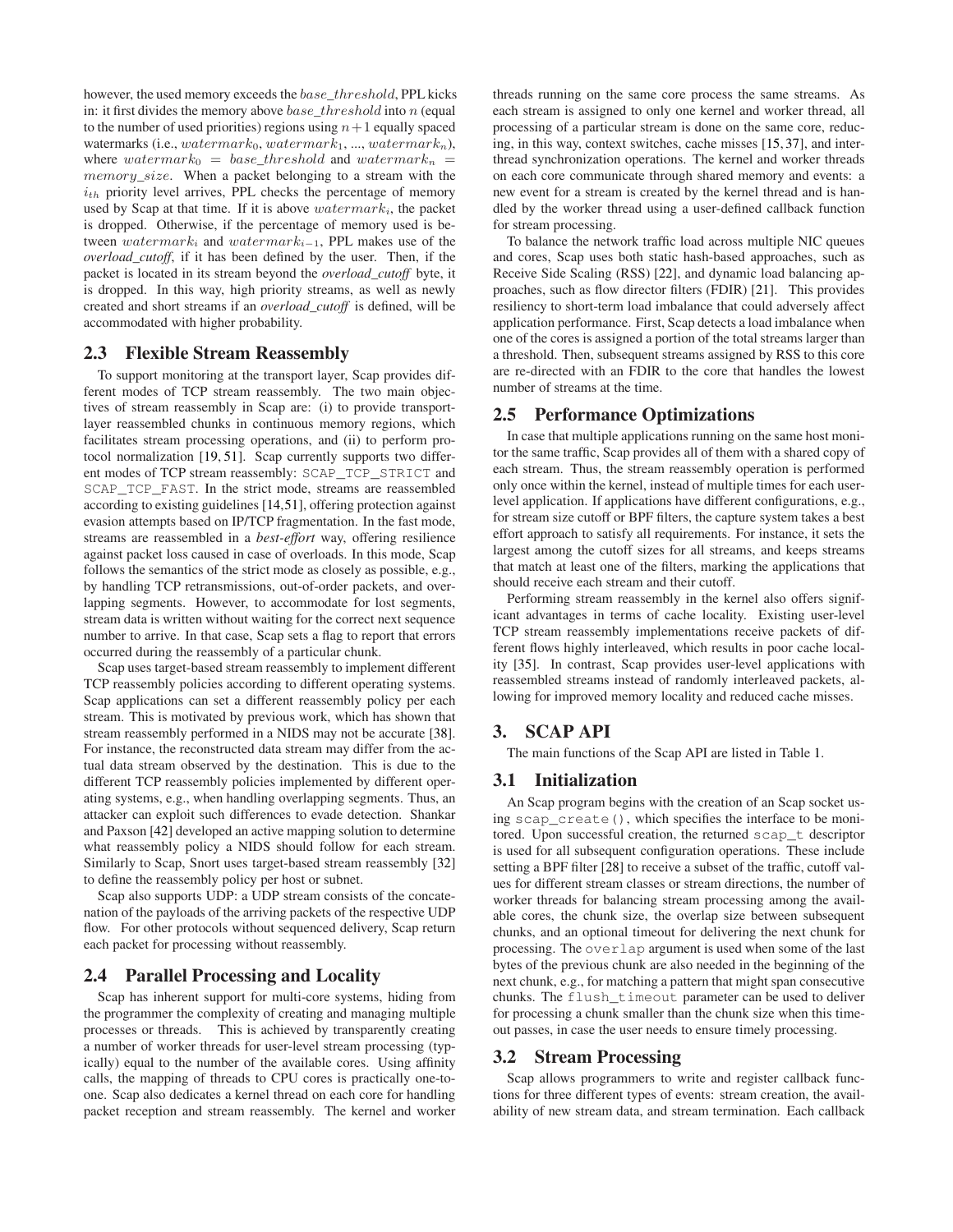| <b>Scap Function Prototype</b>                                       | <b>Description</b>                                           |
|----------------------------------------------------------------------|--------------------------------------------------------------|
| scap_t *scap_create(const char *device, int memory_size,             | Creates an Scap socket                                       |
| int reassembly_mode, int need_pkts)                                  |                                                              |
| int scap_set_filter(scap_t *sc, char *bpf_filter)                    | Applies a BPF filter to an Scap socket                       |
| int scap_set_cutoff(scap_t *sc, int cutoff)                          | Changes the default stream cutoff value                      |
| int scap_add_cutoff_direction(scap_t *sc, int cutoff, int direction) | Sets a different cutoff value for each direction             |
| int scap_add_cutoff_class(scap_t *sc, int cutoff, char* bpf_filter)  | Sets a different cutoff value for a subset of the traffic    |
| int scap_set_worker_threads (scap_t *sc, int thread_num)             | Sets the number of threads for stream processing             |
| int scap_set_parameter(scap_t *sc, int parameter, int value)         | Changes defaults: inactivity_timeout, chunk_size,            |
|                                                                      | overlap size, flush timeout, base threshold, overload cutoff |
| int scap_dispatch_creation(scap_t *sc,                               | Registers a callback routine for handling stream             |
| void (*handler) (stream_t *sd))                                      | creation events                                              |
| int scap_dispatch_data(scap_t *sc,                                   | Registers a callback routine for processing newly            |
| void $(*handler)$ (stream $t * sd$ ))                                | arriving stream data                                         |
| int scap dispatch termination (scap $t$ *sc,                         | Registers a callback routine for handling stream             |
| void $(*handler)$ (stream_t $*sd)$ )                                 | termination events                                           |
| int scap_start_capture(scap_t *sc)                                   | Begins stream processing                                     |
| void scap_discard_stream(scap_t *sc, stream_t *sd)                   | Discards the rest of a stream's traffic                      |
| int scap_set_stream_cutoff(scap_t *sc, stream_t sd, int cutoff)      | Sets the cutoff value of a stream                            |
| int scap_set_stream_priority(scap_t *sc, stream_t *sd, int priority) | Sets the priority of a stream                                |
| int scap_set_stream_parameter(scap_t *sc, stream_t *sd,              | Sets a stream's parameter: inactivity timeout, chunk size,   |
| int parameter, int value)                                            | overlap size, flush timeout, reassembly mode                 |
| int scap_keep_stream_chunk(scap_t *sc, stream_t *sd)                 | Keeps the last chunk of a stream in memory                   |
| char *scap_next_stream_packet(stream_t *sd, struct scap_pkthdr *h)   | Returns the next packet of a stream                          |
| int scap_get_stats(scap_t *sc, scap_stats_t *stats)                  | Reads overall statistics for all streams seen so far         |
| void scap_close(scap_t *sc)                                          | Closes an Scap socket                                        |

<span id="page-3-0"></span>**Table 1: The main functions of the Scap API.**

function takes as a single argument a stream\_t descriptor sd, which corresponds to the stream that triggered the event. This descriptor provides access to detailed information about the stream, such as the stream's IP addresses, port numbers, protocol, and direction, as well as useful statistics such as byte and packet counters for all, dropped, discarded, and captured packets, and the timestamps of the first and last packet of the stream. Among the rest of the fields, the sd->status field indicates whether the stream is active or closed (by TCP FIN/RST or by inactivity timeout), or if its stream cutoff has been exceeded, and the sd->error field indicates stream reassembly errors, such as incomplete TCP handshake or invalid sequence numbers. There is also a pointer to the stream\_t in the opposite direction, and stream's properties like cutoff, priority, and chunk size.

The stream processing callback can access the last chunk's data and its size through the sd->data and sd->data\_len fields. In case no more data is needed, scap\_discard\_stream() can notify the Scap core to stop collecting data for this stream. Chunks can be efficiently merged with following ones using scap\_ keep\_chunk(). In the next invocation, the callback will receive a larger chunk consisting of both the previous and the new one. Using the stream descriptor, the application is able to set the stream's priority, cutoff, and other parameters like stream's chunk size, overlap size, flush timeout, and reassembly mode.

In case they are needed by an application, individual packets can be delivered using scap\_next\_stream\_packet(). Packet delivery is based on the chunk's data and metadata kept by Scap's packet capture subsystem for each packet. Based on this metadata, even reordered, duplicate, or packets with overlapping sequence numbers can be delivered in the same order as captured. This allows Scap to support packet-based processing along with streambased processing, e.g., to allow the detection of TCP attacks such as ACK splitting [\[41\]](#page-13-24). In Section [6.5.3](#page-9-0) we show that packet delivery does not affect the performance of Scap-based applications. The only difference between Scap's packet delivery and packetbased capturing systems is that packets from the same stream are processed together, due to the chunk-based delivery. As an added benefit, such flow-based packet reordering has been found to significantly improve cache locality [\[35\]](#page-13-23).

The stream's processing time and the total number of processed chunks are available through the sd->processing\_time and sd->chunks fields. This enables the identification of streams that are processed with very slow rates and delay the application, e.g., due to algorithmic complexity attacks [\[34,](#page-13-13) [45\]](#page-13-14). Upon the detection of such a stream, the application can handle it appropriately, e.g., by discarding it or reducing its priority, to ensure that this adversarial traffic will not affect the application's correct operation.

# **3.3 Use Cases**

We now show two simple applications written with Scap.

## *3.3.1 Flow-Based Statistics Export*

The following listing shows the code of an Scap application for gathering and exporting per-flow statistics. Scap already gathers these statistics and stores them in the stream\_t structure of each stream, so there is no need to receive any stream data. Thus, the stream cutoff can be set to zero, to efficiently discard all data. All the required statistics for each stream can be retrieved upon stream termination by registering a callback function.

```
scap_t *sc = scap_create("eth0", SCAP_DEFAULT,
       SCAP_TCP_FAST, 0);
3 scap_set_cutoff(sc, 0);
4 scap_dispatch_termination(sc, stream_close);
5 scap_start_capture(sc);
6
   7 void stream_close(stream_t *sd) {
8 export(sd->hdr.src_ip, sd->hdr.dst_ip,
9 sd->hdr.src_port, sd->hdr.dst_port,
10 sd->stats.bytes, sd->stats.pkts,
11 sd->stats.start, sd->stats.end);
12 \quad \frac{1}{2}
```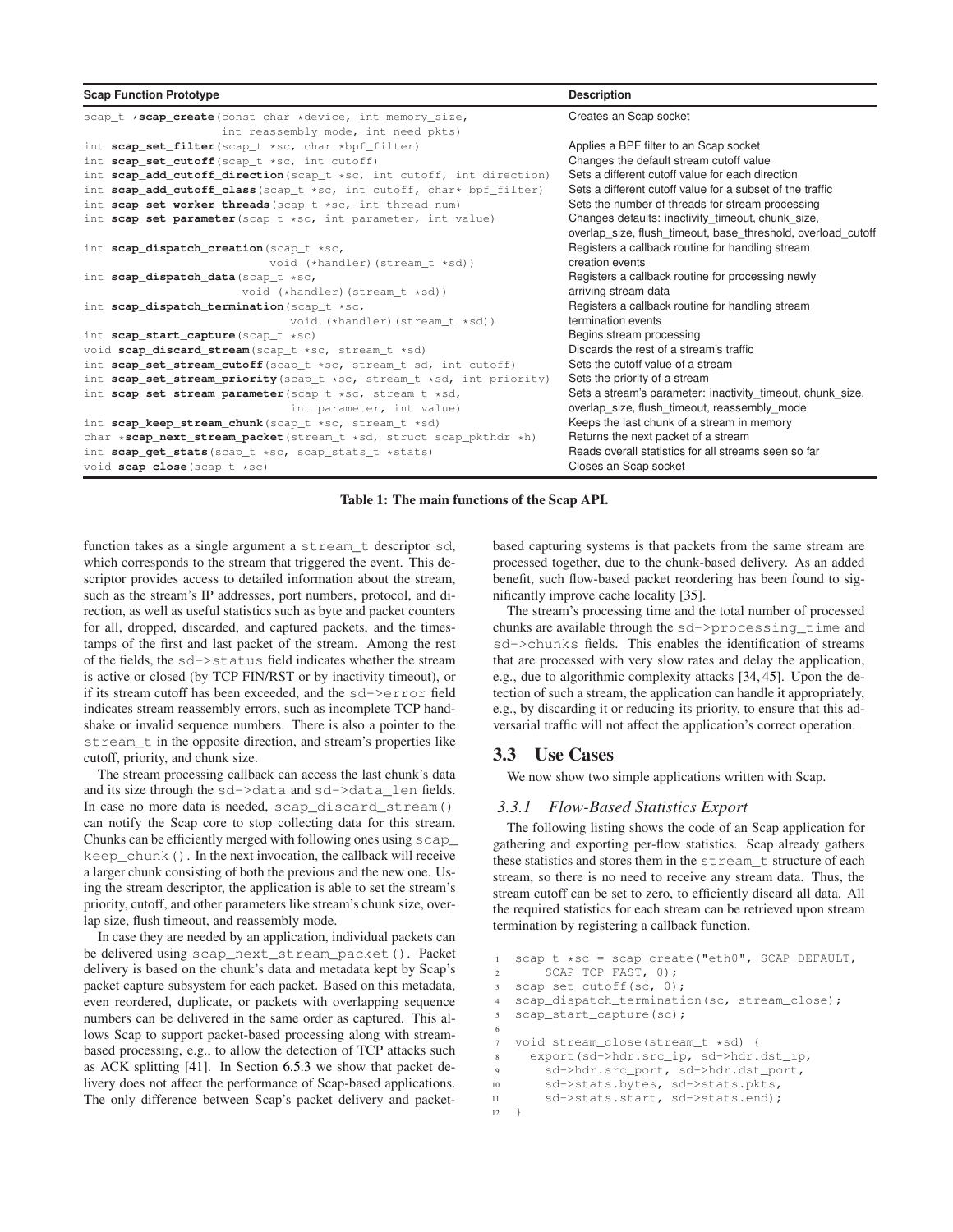

<span id="page-4-0"></span>**Figure 1: Overview of Scap's architecture.**

In line 1 we create a new Scap socket for capturing streams from the eth0 interface. Then, we set the stream cutoff to zero (line 3) for discarding all stream data, we set the stream\_close() as a callback function to be called upon stream termination (line 4), and finally we start the capturing process (line 5). The stream\_ close() function (lines 7–12) exports the statistics of the stream through the sd descriptor that is passed as its argument.

#### *3.3.2 Pattern Matching*

The following listing shows the few lines of code that are required using Scap for an application that searches for a set of known patterns in the captured reassembled TCP streams.

```
1 scap_t *sc = scap\_create("eth0", 512M,2 SCAP_TCP_FAST, 0);
3 scap_set_worker_threads(sc, 8);
4 scap_dispatch_data(sc, stream_process);
5 scap_start_capture(sc);
6
7 void stream_process(stream_t *sd) {
8 search(patterns, sd->data, sd->len, MatchFound);
<sup>9</sup>
```
We begin by creating an Scap socket without setting a cutoff, so that all traffic is captured and processed (lines 1–2). Then, we configure Scap with eight worker threads, each pinned to a single CPU core (assuming a machine with eight cores), to speed up pattern matching with parallel stream processing. Finally, we register stream\_process() as the callback function for processing stream chunks (line 4) and start the capturing process (line 5). The search() function looks for the set of known patterns within sd->len bytes starting from the sd->data pointer, and calls the MatchFound() function in case of a match.

# **4. ARCHITECTURE**

This section describes the architecture of the Scap monitoring framework for stream-oriented traffic capturing and processing.

## **4.1 Kernel-level and User-level Support**

Scap consists of two main components: a loadable kernel module and a user-level API stub, as shown in Figure [1.](#page-4-0) Applications communicate through the Scap API stub with the kernel module to configure the capture process and receive monitoring data. Configuration parameters are passed to the kernel through the Scap socket interface. Accesses to stream\_t records, events, and actual stream data are handled through shared memory. For user-level



<span id="page-4-1"></span>**Figure 2: The operation of the Scap kernel module.**

stream processing, the stub receives events from the kernel module and calls the respective callback function for each event.

The overall operation of the Scap kernel module is depicted in Figure [2.](#page-4-1) Its core is a software interrupt handler that receives packets from the network device. For each packet, it locates the respective stream\_t record through a hash table and updates all relevant fields (stream\_t handling). If a packet belongs to a new stream, a new stream\_t record is created and added into the hash table. Then, it extracts the actual data from each TCP segment, by removing the protocol headers, and stores it in the appropriate memory page, depending on the stream in which it belongs (memory management). Whenever a new stream is created or terminated, or a sufficient amount of data has been gathered, the kernel module generates a respective event and enqueues it to an event queue (event creation).

# **4.2 Parallel Packet and Stream Processing**

To scale performance, Scap uses all available cores in the system. To efficiently utilize multi-core architectures, modern network interfaces can distribute incoming packets into multiple hardware receive queues. To balance the network traffic load across the available queues and cores, Scap uses both RSS [\[22\]](#page-13-15), which uses a hash function based on the packets' 5-tuple, and dynamic load balancing, using flow director filters [\[21\]](#page-13-16), to deal with short-term load imbalance. To map the two different streams of each bi-directional TCP connection to the same core, we modify the RSS seeds as proposed by Woo and Park [\[52\]](#page-13-25).

Each core runs a separate instance of the NIC driver and Scap kernel module to handle interrupts and packets from the respective hardware queue. Thus, each Scap instance running on each core will receive a different subset of network streams, as shown in Figure [1.](#page-4-0) Consequently, the stream reassembly process is distributed across all the available cores. To match the level of parallelism provided by the Scap kernel module, the Scap's user-level stub creates as many worker threads as the available cores, hiding from the programmer the complexity of creating and managing multiple processes or threads. Each worker thread processes the streams delivered to its core by its kernel-level counterpart. This collocation of user-level and kernel-level threads that work on the same data maximizes locality of reference and cache affinity, reducing, in this way, context switches, cache misses [\[15,](#page-12-6) [37\]](#page-13-22), and inter-thread synchronization. Each worker thread polls a separate event queue for events created by the kernel Scap thread running on the same core, and calls the respective callback function registered by the application to process each event.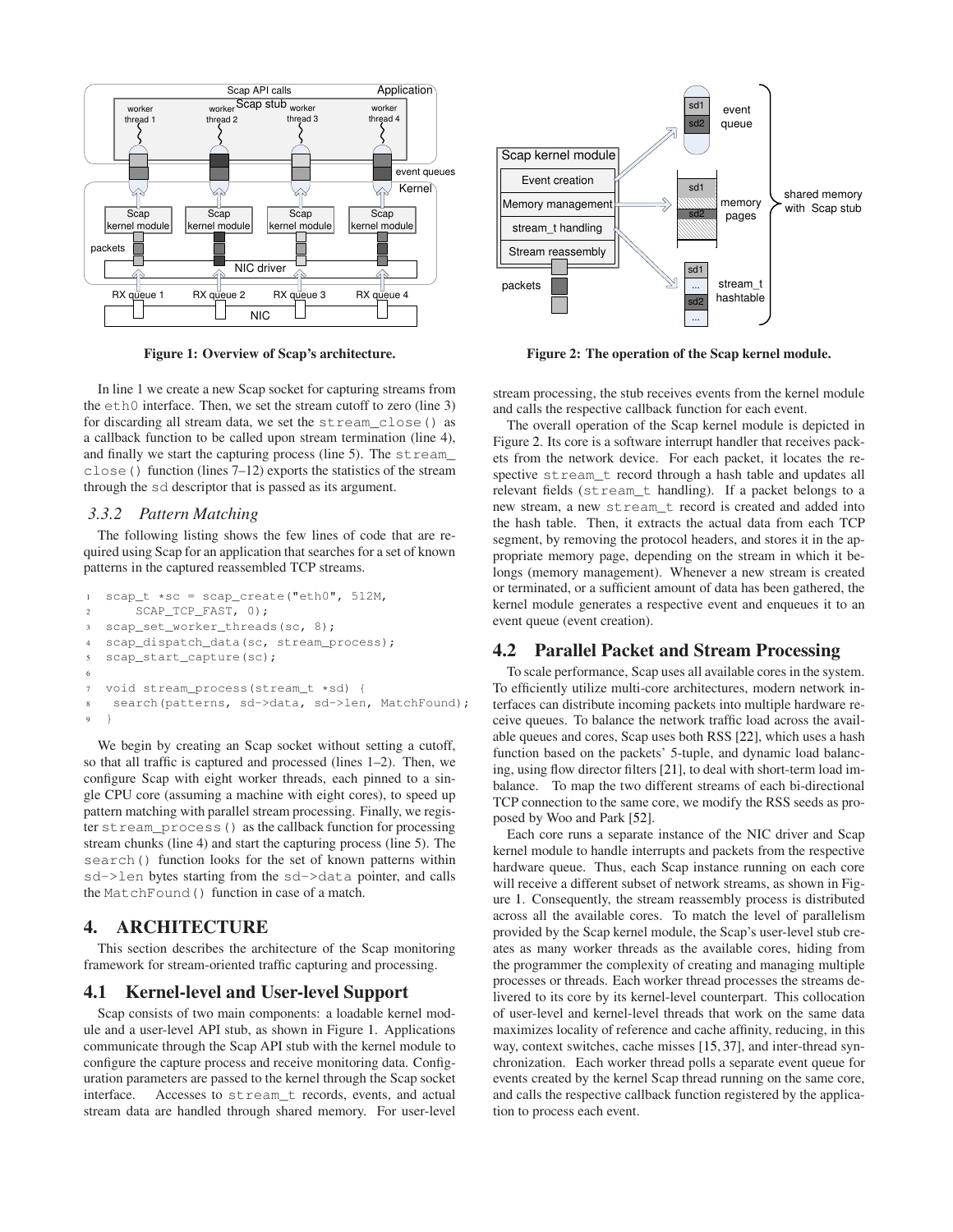# **5. IMPLEMENTATION**

We now give more details on the implementation of the Scap monitoring framework.

## **5.1 Scap Kernel Module**

The Scap kernel module implements a new network protocol for receiving packets from network devices, and a new socket class, PF\_SCAP, for communication between the Scap stub and the kernel module. Packets are transferred to memory through DMA, and the driver schedules them for processing within the software interrupt handler—the Scap's protocol handler in our case.

# **5.2 Fast TCP Reassembly**

For each packet, the Scap kernel module finds and updates its respective stream t record, or creates a new one. For fast lookup, we use a hash table by randomly choosing a hash function during initialization. Based on the transport-layer protocol headers, Scap extracts the packet's data and writes them directly to the current memory offset indicated in the stream\_t record. Packets belonging to streams that exceed their cutoff value, as well as duplicate or overlapping TCP segments, are discarded immediately without unnecessarily spending further CPU and memory resources for them. Streams can expire explicitly (e.g., via TCP FIN/RST), or implicitly, due to an inactivity timeout. For the latter, Scap maintains an *access list* with the active streams sorted by their last access time. Upon packet reception, the respective stream\_t record is simply placed at the beginning of the access list, to keep it sorted. Periodically, starting from the end of the list, the kernel module compares the last access time of each stream with the current time, and expires all streams for which no packet was received within the specified period by creating stream termination events.

#### **5.3 Memory Management**

Reassembled streams are stored in a large memory buffer allocated by the kernel module and mapped in user level by the Scap stub. For each stream, a contiguous memory block is allocated (by our own memory allocator) according to the stream's chunk size. When this block fills up, the chunk is delivered for processing (by creating a respective event) and a new block is allocated for the next chunk. The Scap stub has access to this block through memory mapping, so an offset is enough for locating each stored chunk. To avoid dynamic allocation overhead, a large number of stream\_t records are pre-allocated during initialization, and are memory-mapped by the Scap stub. More records are allocated dynamically as needed. Thus, the number of streams that can be tracked concurrently is not limited by Scap.

# **5.4 Event Creation**

A new event is triggered on stream creation, stream termination, and whenever stream data is available for processing. A data event can be triggered for one of the following reasons: (i) a memory chunk fills up, (ii) a flush timeout is passed, (iii) a cutoff value is exceeded, or (iv) a stream is terminated. When a stream's cutoff threshold is reached, Scap creates a final data processing event for its last chunk. However, its stream\_t record remains in the hash table and in the access list, so that monitoring continues throughout its whole lifetime. This is required for gathering flow statistics and generating the appropriate termination event.

To avoid contention when the Scap kernel module runs in parallel across several cores, each core inserts events in a separate queue. When a new event is added into a queue, the sk\_data\_ready() function is called to wake up the corresponding worker thread, which calls  $poll()$  whenever its event queue is empty. Along

with each event, the Scap stub receives and forwards to the userlevel application a pointer to the respective stream\_t record. To avoid race conditions between the Scap kernel module and the application, Scap maintains a second instance of each stream\_t record. The first copy is updated within the kernel, while the second is read by the user-level application. The kernel module updates the necessary fields of the second stream\_t instance right before a new event for this stream is enqueued.

# **5.5 Hardware Filters**

Packets taking part in the TCP three-way handshake are always captured. When the cutoff threshold is triggered for a stream, Scap adds dynamically the necessary FDIR filters to drop at the NIC layer all subsequent packets belonging to this stream. Note that although packets are dropped before they reach main memory, Scap needs to know when a stream ends. For this reason, we add filters to drop only packets that contain actual data segments (or TCP acknowledgements), and still allow Scap to receive TCP RST or FIN packets that may terminate a stream.

This is achieved using the flexible 2-byte tuple option of FDIR filters. We have modified the NIC driver to allow for matching the offset, reserved, and TCP flags 2-byte tuple in the TCP header. Using this option, we add two filters for each stream: the first matches and drops TCP packets for which only the ACK flag is set, and the second matches and drops TCP packets for which only the ACK and PSH flags are set. The rest of the filter fields are based on each stream's 5-tuple. Thus, only TCP packets with RST or FIN flag will be forwarded to Scap kernel module for stream termination.

Streams may also be terminated based on an inactivity timeout. For this reason Scap associates a timeout with each filter, and keeps a list with all filters sorted by their timeout values. Thus, an FDIR filter is removed (i) when a TCP RST or FIN packet arrives for a given stream, or (ii) when the timeout associated with a filter expires. Note that in the second case the stream may still be active, so if a packet of this stream arrives upon the removal of its filter, Scap will immediately re-install the filter. This is because the cutoff of this stream has exceeded and the stream is still active. To handle long running streams, re-installed filters get a timeout twice as large as before. In this way, long-running flows will only be evicted a logarithmic number of times from NIC's filters. If there is no space left on the NIC to accommodate a new filter, a filter with a small timeout is evicted, as it does not correspond to a long-lived stream.

Scap needs to provide accurate flow statistics upon the termination of streams that had exceeded their cutoff, even if most of their packets were discarded at the NIC. Unfortunately, existing NICs provide only aggregate statistics for packets across all filters—not per each filter. However, Scap is able to estimate accurate per-flow statistics, such as flow size and flow duration, based on the TCP sequence numbers of the RST/FIN packets. Also, by removing the NIC filters when their timeout expires, Scap receives packets from these streams periodically and updates their statistics.

Our implementation is based on the Intel 82599 NIC [\[21\]](#page-13-16), which supports RSS and flow director filters. Similarly to this card, most modern 10GbE NICs such as Solarflare [\[46\]](#page-13-26), SMC [\[44\]](#page-13-27), Chelsio [\[10\]](#page-12-7), and Myricom [\[30\]](#page-13-28), also support RSS and filtering capabilities, so Scap can be effectively used with these NICs as well.

## **5.6 Handling Multiple Applications**

Multiple applications can use Scap concurrently on the same machine. Given that monitoring applications require only read access to the stream data, there is room for stream sharing to avoid multiple copies and improve overall performance. To this end, all Scap sockets share a single memory buffer for stream data and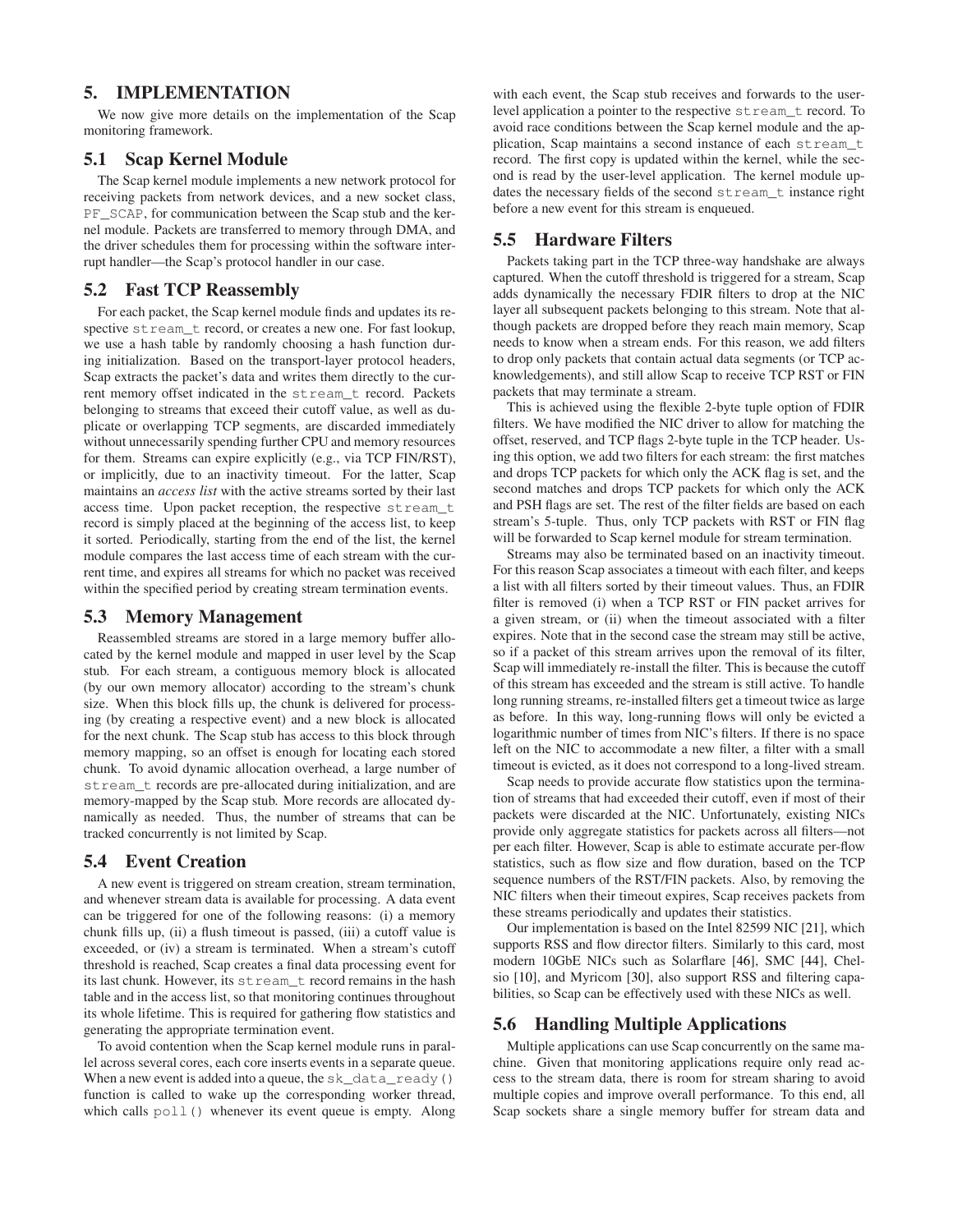<span id="page-6-1"></span><span id="page-6-0"></span>

**Figure 3: Performance comparison of flow-based statistics export for YAF, Libnids, and Scap, for varying traffic rates.**

stream\_t records. As applications have different requirements, Scap tries to combine and generalize all requirements at kernel level, and apply application-specific configurations at user level.

# **5.7 Packet Delivery**

An application may be interested in receiving both reassembled streams, as well as their individual packets, e.g., to detect TCP-level attacks [\[41\]](#page-13-24). Scap supports the delivery of the original packets as captured from the network, if an application indicates that it needs them. Then, Scap internally uses another memory-mapped buffer that contains records for each packet of a stream. Each record contains a packet header with the timestamp and capture length, and a pointer to the original packet payload in the stream.

## **5.8 API Stub**

The Scap API stub uses setsockopt() to pass parameters to the kernel module for handling API calls. When scap\_start\_ capture() is called, each worker thread runs an event-dispatch loop that polls its corresponding event queue, reads the next available event, and executes the registered callback function for the event (if any). The event queues contain stream\_t objects, which have an event field and a pointer to the next stream\_t object in the event queue. If this pointer is NULL, then there is no event in the queue, and the stub calls  $poll()$  to wait for future events.

## **6. EXPERIMENTAL EVALUATION**

We experimentally evaluate the performance of Scap, comparing it to other stream reassembly libraries, for common monitoring tasks, such as flow statistics export and pattern matching, while replaying a trace of real network traffic at different rates.

#### **6.1 Experimental Environment**

#### *The hardware.*

We use a testbed comprising two PCs interconnected through a 10 GbE switch. The first, equipped with two dual-core Intel Xeon 2.66 GHz CPUs with 4MB L2 cache, 4GB RAM, and an Intel 82599EB 10GbE NIC, is used for traffic generation. The second, used as a monitoring sensor, is equipped with two quad-core Intel Xeon 2.00 GHz CPUs with 6MB L2 cache, 4GB RAM, and an Intel 82599EB 10GbE NIC used for stream capture. Both PCs run 64-bit Ubuntu Linux (kernel version 2.6.32).

#### *The trace.*

To evaluate stream reassembly implementations with real traffic, we replay a one-hour long full-payload trace captured at the access link that connects to the Internet a University campus with thousands of hosts. The trace contains 58,714,906 packets and

<span id="page-6-2"></span>1,493,032 flows, totaling more than 46GB, 95.4% of which is TCP traffic. To achieve high replay rates (up to 6 Gbit/s) we split the trace in smaller parts of 1GB that fit into main memory, and replay each part 10 times while the next part is being loaded in memory.

#### *The parameters.*

We compare the following systems: (i) Scap, (ii) Libnids v1.24 [\[2\]](#page-12-3), (iii) YAF v2.1.1 [\[20\]](#page-13-29), a Libpcap-based flow export tool, and (iv) the Stream5 preprocessor of Snort v2.8.3.2 [\[40\]](#page-13-1). YAF, Libnids and Snort rely on Libpcap [\[29\]](#page-13-8), which uses the PF\_PACKET socket for packet capture on Linux. Similarly to Scap's kernel module, the PF\_PACKET kernel module runs as a software interrupt handler that stores incoming packets to a memory-mapped buffer, shared with Libpcap's user-level stub. In our experiments, the size of this buffer is set to 512MB, and the buffer size for reassembled streams is set to 1GB for Scap, Libnids, and Snort. We use a chunk size of 16KB, the SCAP\_TCP\_FAST reassembly mode, and an inactivity timeout of 10 seconds. The majority of TCP streams terminate explicitly with TCP FIN or RST packet, but we also use an inactivity timeout to expire UDP and TCP flows that do not close normally. As we replay the trace at much higher rates than its actual capture rate, an inactivity timeout of 10 seconds is a reasonable choice.

## **6.2 Flow-Based Statistics Export: Drop Anything Not Needed**

In our first experiment we evaluate the performance of Scap for exporting flow statistics, comparing with YAF and with a Libnidsbased program that receives reassembled flows. By setting the stream cutoff value to zero, Scap discards all stream data after updating stream statistics. When Scap is configured to use the FDIR filters, the NIC discards all packets of a flow after TCP connection establishment, except from the TCP FIN/RST packets, which are used by Scap for flow termination. Although Scap can use all eight available cores, for a fair comparison, we configure it to use a single worker thread, as YAF and Libnids are single-threaded. However, for all tools, interrupt handling for packet processing in the kernel takes advantage of all cores, utilizing NIC's multiple queues.

Figures [3\(a\),](#page-6-0) [3\(b\),](#page-6-1) and [3\(c\)](#page-6-2) present the percentage of dropped packets, the average CPU utilization of the monitoring application on a single core, and the software interrupt load while varying the traffic rate from 250 Mbit/s to 6 Gbit/s. We see that Libnids starts losing packets when the traffic rate exceeds 2 Gbit/s. The reason can be seen in Figures [3\(b\)](#page-6-1) and [3\(c\),](#page-6-2) where the total CPU utilization of Libnids exceeds 90% at 2.5 Gbit/s. YAF performs slightly better than Libnids, but when the traffic reaches 4 Gbit/s, it also drives CPU utilization to 100% and starts losing packets as well. This is because both YAF and Libnids receive all packets in user space and then drop them, as the packets themselves are not needed.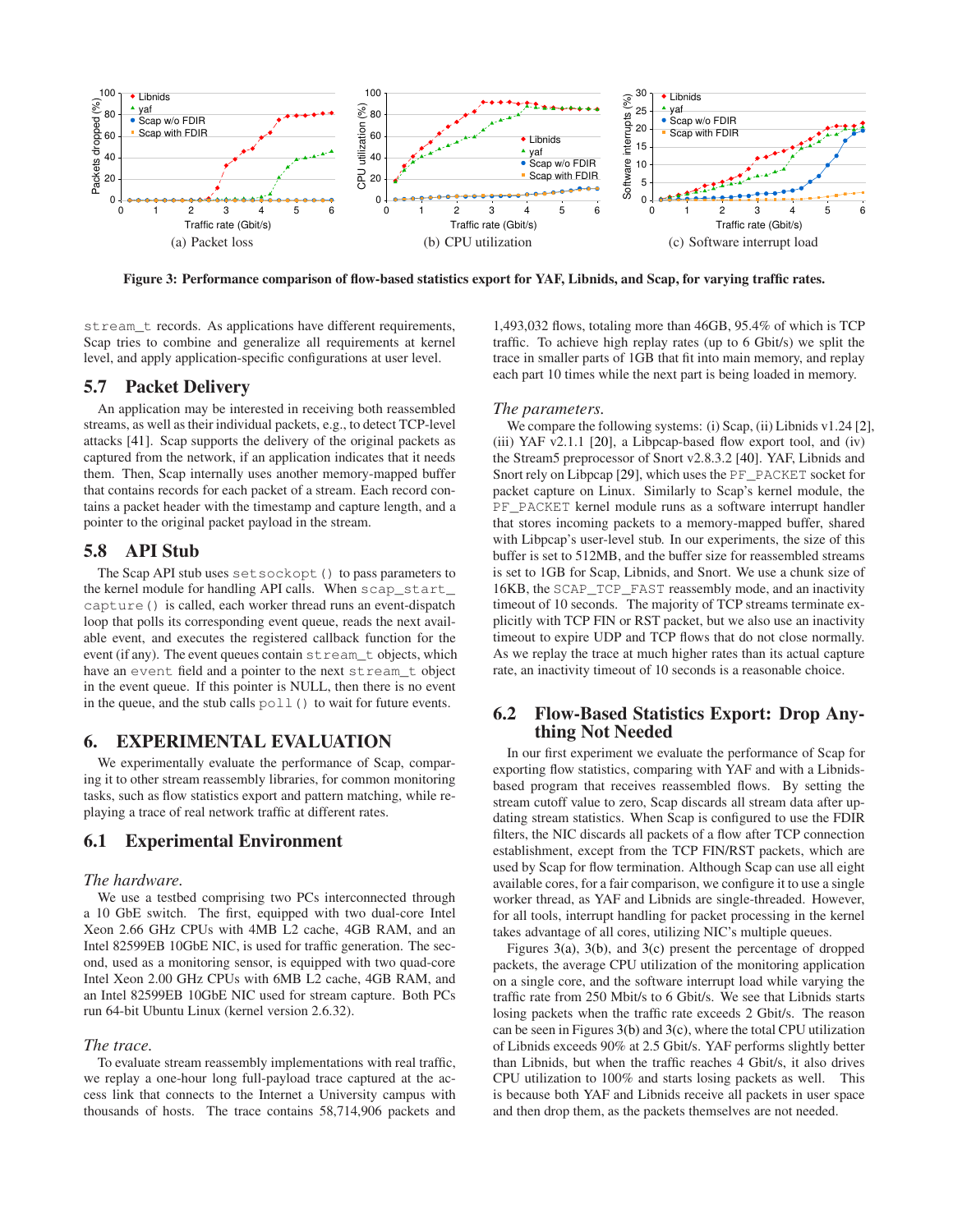<span id="page-7-0"></span>

<span id="page-7-5"></span><span id="page-7-1"></span>**Figure 4: Performance comparison of stream delivery for Snort, Libnids, and Scap, for varying traffic rates.**

<span id="page-7-4"></span>

<span id="page-7-3"></span>**Figure 5: Performance comparison of Snort, Libnids, and Scap, for a varying number of concurrent streams.**

Scap processes all packets even at 6 Gbit/s load. As shown in Figure [3\(b\),](#page-6-1) the CPU utilization of the Scap application is always less than 10%, as it practically does not do any work at all. All the work has already been done by Scap's kernel module. One would expect the overhead of this module (shown in Figure [3\(c\)\)](#page-6-2) to be relatively high. Fortunately, however, the software interrupt load of Scap is even lower compared to YAF and Libnids, even when FDIR filters are not used, because Scap does not copy the incoming packets around: as soon as a packet arrives, the kernel module accesses only the needed information from its headers, updates the respective *stream\_t*, and just drops it. In contrast, Libnids and YAF receive all packets to user space, resulting in much higher overhead. YAF performs better than Libnids because it receives only the first 96 bytes of each packet and it does not perform stream reassembly.

When Scap uses FDIR filters to discard the majority of the packets at NIC layer it achieves even better performance. Figure [3\(c\)](#page-6-2) shows that the software interrupt load is significantly lower with FDIR filters: as little as 2% for 6 Gbit/s. Indeed, Scap with FDIR brings into main memory as little as 3% of the total packets—just the packets involved in TCP session creation and termination.

# **6.3 Delivering Streams to User Level: The Cost of an Extra Memory Copy**

In this experiment, we explore the performance of Scap, Snort, and Libnids when delivering reassembled streams without any further processing. The Scap application receives all data from all streams with no cutoff, and runs as a single thread. Snort is configured with only the Stream5 preprocessor enabled, without any rules. Figure [4\(a\)](#page-7-0) shows the percentage of dropped packets as a function of the traffic rate. Scap delivers all steams without any packet loss for rates up to 5.5 Gbit/s. On the other hand, Libnids starts dropping packets at 2.5 Gbit/s (drop rate: 1.4%) and Snort at 2.75 Gbit/s (drop rate: 0.7%). Thus, Scap is able to deliver reassembled streams to the monitoring applications for more than two times higher traffic rates. When the input traffic reaches 6 Gbit/s, Libnids drops 81.2% and Snort 79.5% of the total packets received.

<span id="page-7-6"></span><span id="page-7-2"></span>The reason for this performance difference lies in the extra memory copy operations needed for stream reassembly at user level. When a packet arrives for Libnids and Snort, the kernel writes it in the next available location in a common ring buffer. When performing stream reassembly, Libnids and Snort may have to *copy* each packet's payload from the ring buffer to a memory buffer allocated specifically for this packet's stream. Scap avoids this extra copy operation because the kernel module copies the packet's data *not* to a common buffer, but directly to a memory buffer allocated specifically for this packet's stream. Figure [4\(b\)](#page-7-1) shows that the CPU utilization of the Scap user-level application is considerably lower than the utilization of Libnids and Snort, which at 3 Gbit/s exceeds 90%, saturating the processor. In contrast, the CPU utilization for the Scap application is less then 60% even for speeds up to 6 Gbit/s, as the user application does very little work: all the stream reassembly is performed in the kernel module, which increases the software interrupt load, as can be seen in Figure [4\(c\).](#page-7-2)

## **6.4 Concurrent Streams**

An attacker could try to saturate the flow table of a stream reassembly library by creating a large number of established TCP flows, so that a subsequent malicious flow cannot be stored. In this experiment, we evaluate the ability of Scap, Libnids, and Snort to handle such cases while increasing the number of concurrent TCP streams up to 10 million. Each stream consists of 100 packets with the maximum TCP payload, and streams are multiplexed so that the desirable number of concurrent streams is achieved. For each case, we create a respective packet trace and then replay it at a constant rate of 1 Gbit/s, as we want to evaluate the effect of concurrent streams without increasing the traffic rate. As in the previous experiment, the application uses a single thread and receives all streams at user level, without performing any further processing.

Figure [5](#page-7-3) shows that Scap scales well with the number of concurrent streams: as we see in Figure [5\(a\),](#page-7-4) no stream is lost even for 10 million concurrent TCP streams. Also, Figures [5\(b\)](#page-7-5) and [5\(c\)](#page-7-6) show that the CPU utilization and software interrupt load of Scap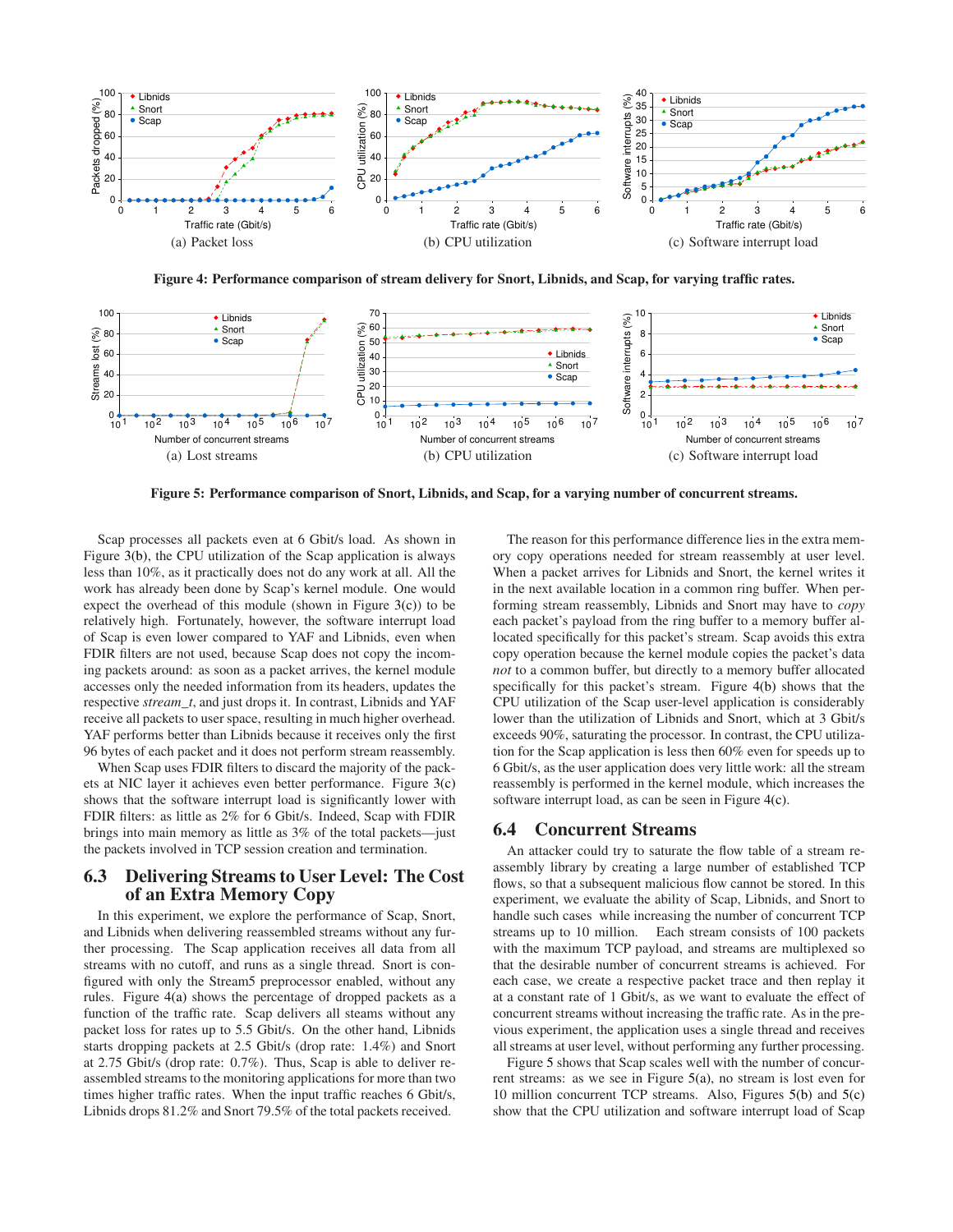<span id="page-8-1"></span><span id="page-8-0"></span>

<span id="page-8-4"></span>**Figure 6: Performance comparison of pattern matching for Snort, Libnids, and Scap, for varying traffic rates.**

slightly increase with the number of concurrent streams, as the traffic rate remains constant. On the other hand, Snort and Libnids cannot handle more than one million concurrent streams, even though they can handle 1 Gbit/s traffic with less than 60% CPU utilization. This is due to internal limits that these libraries have for the number of flows they can store in their data structures. In contrast, Scap does not have to set such limits because it uses a dynamic memory management approach: when more memory is needed for storing stream\_t records, Scap allocates dynamically the necessary memory pools to capture all streams. In case an attacker tries to overwhelm the Scap flow table, Scap will use all the available memory for stream\_t records. When there is no more free memory, Scap's policy is to always store newer streams by removing from the flow table the older ones, i.e., streams with the highest inactivity time based on the access list.

# **6.5 Pattern Matching**

In the following experiments, we measure the performance of Scap with an application that receives all streams and searches for a set of patterns. We do not apply any cutoff so that all traffic is delivered to the application, and a single worker thread is used. Pattern matching is performed using the Aho-Corasik algorithm [\[5\]](#page-12-8). We extracted 2,120 strings based on the content field of the "web attack" rules from the official VRT Snort rule set [\[4\]](#page-12-9), and use them as our patterns. These strings resulted in 223,514 matches in our trace. We compare Scap with Snort and Libnids using the same string matching algorithm and set of patterns in all three cases. To ensure a fair comparison, Snort is configured only with the Stream5 preprocessor enabled, using a separate Snort rule for each of the 2,120 patterns, applied to all traffic, so that all tools end up using the same automaton. The Scap and Libnids programs load the 2,120 patterns from a file, build the respective DFA, and start receiving streams. We use the same chunk size of 16KB for all tools.

Figure [6\(a\)](#page-8-0) shows the percentage of dropped packets for each application as a function of the traffic rate. We see that Snort and Libnids process traffic rates of up to 750 Mbit/s without dropping any packets, while Scap processes up to 1 Gbit/s traffic with no packet loss with one worker thread. The main reasons for the improved performance of Scap are the improved cache locality when grouping multiple packets into their respective transport-layer streams, and the reduced memory copies during stream reassembly.

Moreover, Scap drops significantly fewer packets than Snort and Libnids, e.g., at 6 Gbit/s it processes three times more traffic. This behavior has a positive effect on the number of matches. As shown in Figure [6\(b\),](#page-8-1) under the high load of 6 Gbit/s, Snort and Libnids match less than 10% of the patterns, while Scap matches five times as many: 50.34%. Although the percentage of missed matches for Snort and Libnids is proportional to the percentage of dropped packets, the accuracy of the Scap application is affected less from

<span id="page-8-2"></span>

<span id="page-8-3"></span>**Figure 7: L2 cache misses of pattern matching using Snort, Libnids, and Scap, for varying traffic rates.**

high packet loss rates. This is because Scap under overload tends to retain more packets towards the beginning of each stream. As we use patterns from web attack signatures, they are usually found within the first few bytes of HTTP requests or responses. Also, Scap tries to deliver contiguous chunks, which improves the detection abilities compared to delivery of chunks with random holes.

#### *6.5.1 Favoring Recent and Short Streams*

We turn our attention now to see how dropped packets affect the different stream reassembly approaches followed by Scap, Libnids, and Snort. While Libnids and Snort drop packets randomly under overload, Scap is able to (i) assign more memory to new or small streams, (ii) cut the long tails of large streams, and (iii) deliver more streams intact when the available memory is limited. Moreover, the Scap kernel module always receives and processes all important protocol packets during the TCP handshake. In contrast, when a packet capture library drops these packets due to overload, the userlevel stream reassembly library will not be able to reassemble the respective streams. Indeed, Figure [6\(c\)](#page-8-2) shows that the percentage of lost streams in Snort and Libnids is proportional to the packet loss rate. In contrast, Scap loses significantly less streams than the corresponding packet loss ratio. Even for 81.2% packet loss at 6 Gbit/s, only 14% of the total streams are lost.

#### *6.5.2 Locality*

Let's now turn our attention to see how different choices made by different tools impact locality of reference and, in the end, determine application performance. For the previous experiment, we also measure the number of L2 cache misses as a function of the traffic rate (Figure [7\)](#page-8-3), using the processor's performance counters [\[3\]](#page-12-10). We see that when the input traffic is about 0.25 Gbit/s,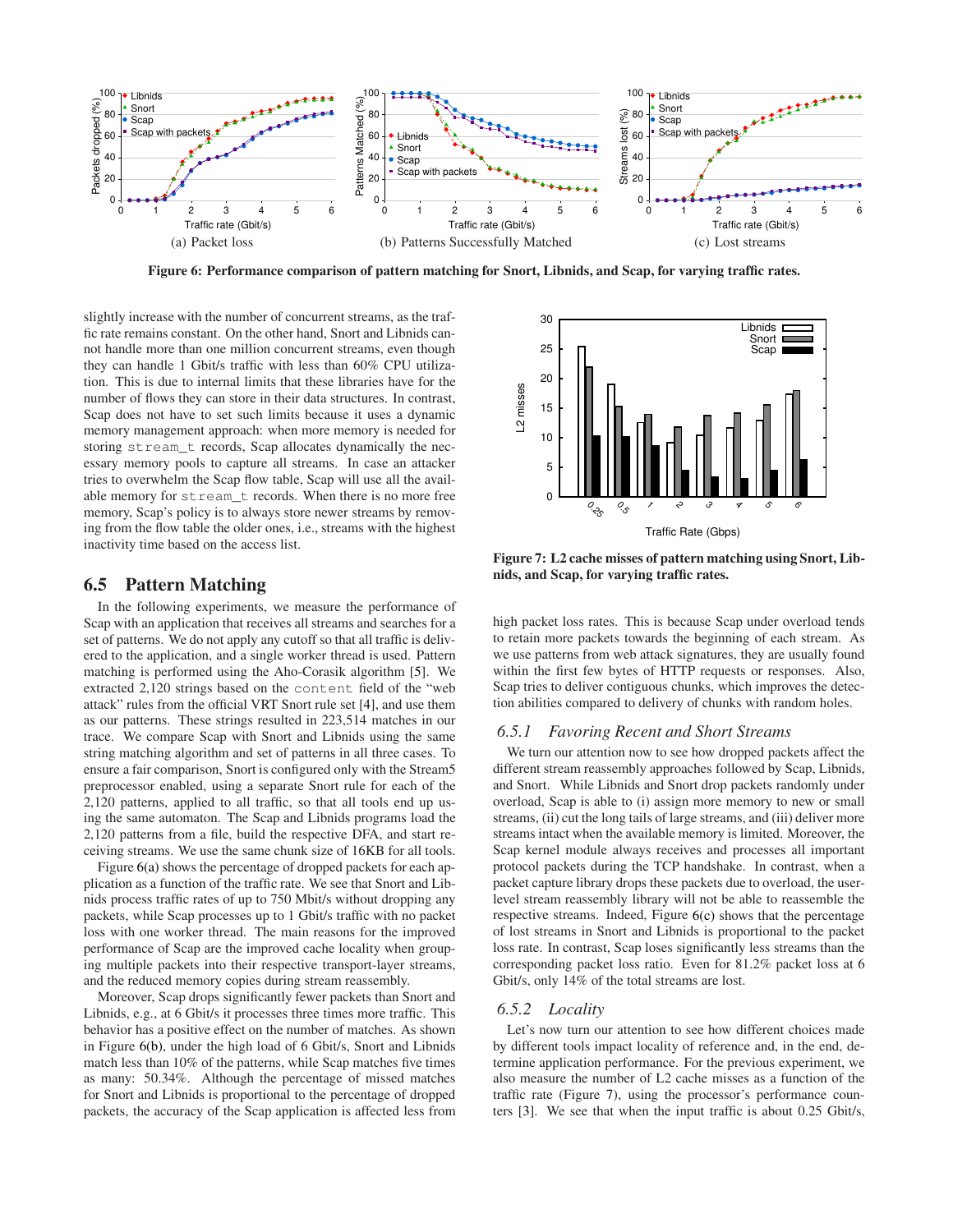<span id="page-9-2"></span><span id="page-9-1"></span>

**Figure 8: Performance comparison of Snort, Libnids, and Scap, for varying stream size cutoff values at 4 Gbit/s rate.**

Snort experiences about 25 misses per packet, Libnids about 21, while Scap experiences *half* of them: just 10.2 misses per packet. We have to underline that at this low traffic rate none of the three tools misses any packets, and we know that none of the tools is stressed, so they all operate in their comfort zone. The reason that Lidnids and Snort have twice as many cache misses as Scap can be traced to the better locality of reference of the Scap approach. By reassembling packets into streams from the moment they arrive, packets are not copied around: consecutive segments are stored together, and are consumed together. On the contrary, Libnids and Snort perform packet reassembly too late: the segments have been stored in (practically) random locations all over the main memory.

## <span id="page-9-0"></span>*6.5.3 Packet Delivery*

To evaluate the packet delivery performance of Scap, we ran the same application when Scap was configured with packet support, and pattern matching was performed on the delivered packet payloads. The results are shown in Figure [6](#page-8-4) as well. We see that the performance of Scap remains the same when the pattern matching application operates on each packet, i.e., the percentages of dropped packets and lost streams do not change. We just observe a slight decrease in the number of successful matches, which is due to missed matches for patterns spanning the payloads of multiple successive packets.

## **6.6 Cutoff Points: Discarding Less Interesting Packets Before It Is Too Late**

Several network monitoring applications need to receive only the initial part of each flow [\[26,](#page-13-10) [33\]](#page-13-12). Other systems, such as Time Machine [\[27\]](#page-13-11), elevate the ability to store only the beginning of each flow into one of their fundamental properties. In this experiment, we set out to explore the effectiveness of Libnids, Snort, and Scap when implementing cutoff points. For Snort, we modified Stream5 to discard packets from streams that exceed a given cutoff value. Similarly, when the size of a stream reaches the cutoff value, Libnids stops the collection of data for this stream. In Scap, we just call the scap\_set\_cutoff() function in program's preamble using the desirable cutoff. We also compare Scap with and without using FDIR filters. The applications search for the same set of patterns as in the previous experiment.

Figures [8\(a\),](#page-9-1) [8\(b\),](#page-9-2) and [8\(c\)](#page-9-3) show the packet loss, CPU utilization, and software interrupt load as a function of the cutoff for a fixed traffic rate of 4 Gbit/s. Interestingly, even for a zero cutoff size, i.e., when all data of each flow is discarded, both Snort and Libnids experience as much as 40% packet loss, as shown in the left part of Figure [8\(a\).](#page-9-1) This is because Snort and Libnids first bring *all* packets to user space, and then discard the bytes they do not need. Indeed, Figures [8\(b\)](#page-9-2) and [8\(c\)](#page-9-3) show that the total CPU uti<span id="page-9-3"></span>lization of Libnids and Snort is always close to 100% at this traffic rate irrespectively of the cutoff point.

In contrast, for cutoff points smaller than 1MB, Scap has no packet loss and very small CPU utilization. For instance, when Scap uses a 10KB cutoff, the CPU load is reduced from 97% to just 21.9%, as 97.6% of the total traffic is efficiently discarded. At the same time, 83.6% of the matches are still found, and no stream is lost. This outcome demonstrates how the stream cutoff, when implemented efficiently, can improve performance by cutting the long tails of large flows, and allows applications to keep monitoring the first bytes of each stream at high speeds. When the cutoff point increases beyond 1MB, CPU utilization reaches saturation and even Scap starts dropping packets. Enhancing Scap with hardware filters reduces the software interrupt load, and thus reduces the packet loss for cutoff values larger than 1MB.

# **6.7 Stream Priorities: Less Interesting Packets Are The First Ones To Go**

To experimentally evaluate the effectiveness of Prioritized Packet Loss (PPL), we ran the same pattern matching application using a single worker thread while setting two priority classes. As an example, we set a higher priority to all streams with source or destination port 80, which correspond to 8.4% of the total packets in our trace. The rest of the streams have the same (low) priority. Figure [9](#page-10-0) shows the percentage of dropped packets for high-priority and lowpriority streams as a function of the traffic rate. When the traffic rate exceeds 1 Gbit/s, the single-threaded pattern matching application cannot process all incoming traffic, resulting in a fraction of dropped packets that increases with higher traffic rates. However, we see that no high-priority packet is dropped for traffic rates up to 5.5 Gbit/s, while a significant number of low-priority packets are dropped at these rates—up to 85.7% at 5.5 Gbit/s. At the traffic rate of 6 Gbit/s, we see a small packet loss of 2.3% for high-priority packets out of the total 81.5% of dropped packets.

#### **6.8 Using Multiple CPU Cores**

In all previous experiments the Scap application ran on a single thread, to allow for a fair comparison with Snort and Libnids, which are single-threaded. However, Scap is naturally parallel and can easily use a larger number of cores. In this experiment, we explore how Scap scales with the number of cores. We use the same pattern matching application as previously, without any cutoff, and configure it to use from one up to eight worker threads. Our system has eight cores, and each worker thread is pinned to one core.

Figure [10\(a\)](#page-10-1) shows the packet loss rate as a function of the number of worker threads, for three different traffic rates. When using a single thread, Scap processes about 1 Gbit/s of traffic without packet loss. When using seven threads, Scap processes all traffic at 4 Gbit/s with no packet loss. Figure [10\(b\)](#page-10-2) shows the maximum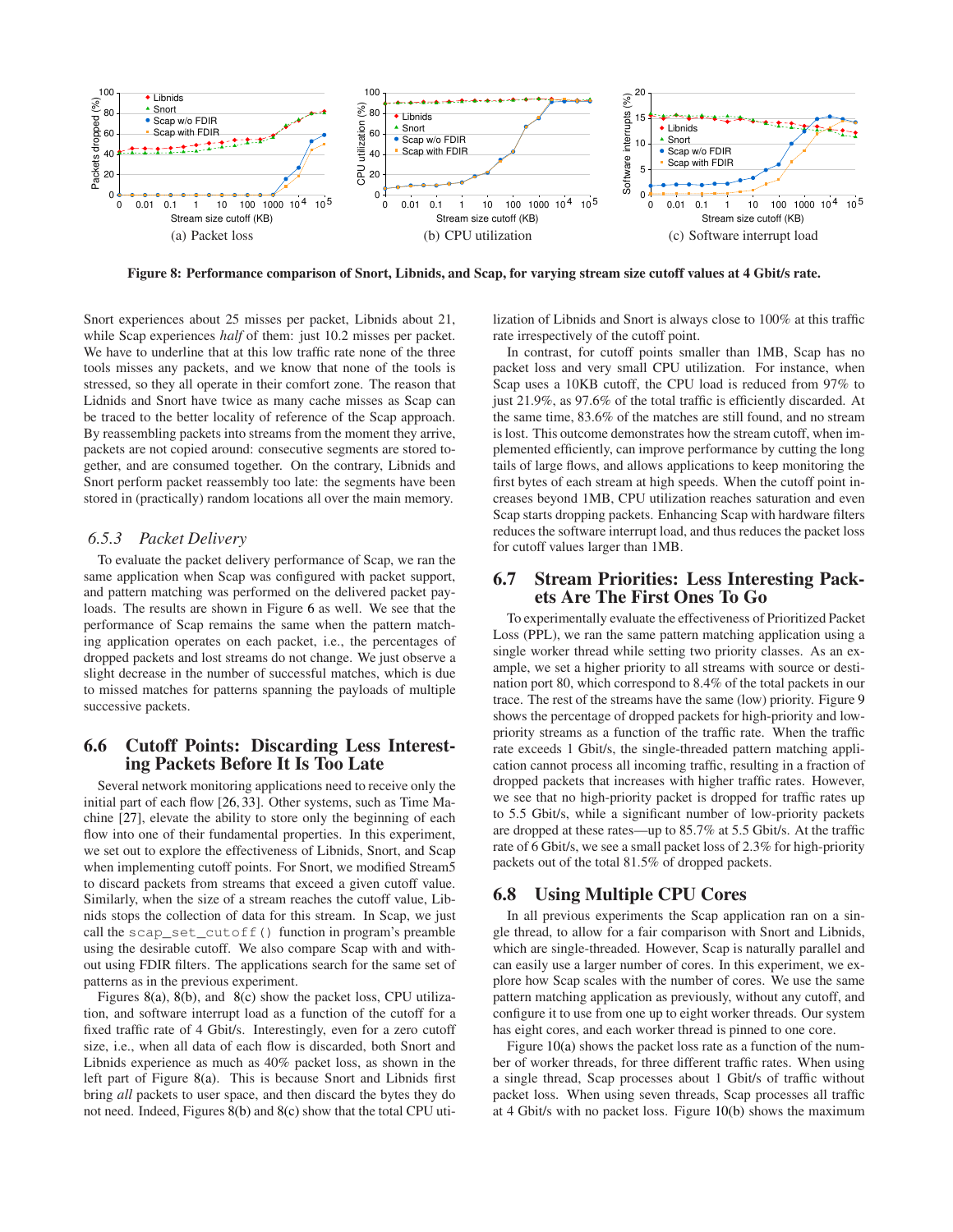

<span id="page-10-2"></span><span id="page-10-1"></span>Max loss-free rate (Gbit/s) Max loss−free rate (Gbit/s) 80 90 6 Packets dropped (%) 6 Gbit/s 5 70<br>60<br>50<br>40<br>30<br>20<br>10<br>0 4 Gbit/s • 2 Gbit/s 4 3 2 1 0 1 2 3 4 5 6 7 8 1 2 3 4 5 6 7 8 Number of worker threads Number of worker threads (a) Packet loss (b) Speedup

<span id="page-10-0"></span>**Figure 9: Packet loss for high- and lowpriority streams, for varying traffic rates.**

**Figure 10: Performance of an Scap pattern matching application for a varying number of worker threads.**

loss-free rate achieved by the application as a function of the number of threads. We see that performance improves linearly with the number of threads, starting at about 1 Gbit/s for one worker thread and going all the way to 5.5 Gbit/s for eight threads.

The reason that we do not see a speedup of eight when using eight worker threads is the following: even though we restrict the user application to run on a limited number of cores, equal to the number of worker threads, the operating system kernel runs always on all the available cores of the processor. Therefore, when Scap creates less than eight worker threads, it is only the user-level application that runs on these cores. The underlying operating system and Scap kernel module runs on all cores.

# **7. ANALYSIS**

In this section, we analyze the performance of Prioritized Packet Loss (PPL) under heavy load, aiming to explore at what point PPL should start dropping low-priority packets so that high priority ones do not have to be dropped. For simplicity lets assume that we have two priorities: low and high. We define N to be (memory\_size− base threshold)/2. If the used memory exceeds N, then PPL will start dropping low priority packets. Given that  $N$  is finite, we would like to explore what is the probability that  $N$  will fill up and we will have to drop high-priority packets. To calculate this probability we need to make a few more assumptions. Assume that high-priority packet arrivals follow a Poisson distribution with a rate of  $\lambda$ , and that queued packets are consumed by the user level application. We assume that the service times for packets follow an exponential distribution with parameter  $\mu$ . Then, the whole system can be modeled as an  $M/M/1/N$  queue. The probability that all the memory will fill up is:

$$
P_{full} = \frac{1 - \rho}{1 - \rho^{N+1}} \rho^N
$$
 (1)

where  $\rho = \lambda/\mu$ . Due to the PASTA property of the Poisson processes, this is exactly the probability of packet loss:  $P_{loss} = P_{full}$ .

Figure [11](#page-11-0) plots the packet loss probability for high-priority packets as a function of  $N$ . We see that a memory size of a few tens of packet slots are enough to reduce the probability that a highpriority packet is lost to  $10^{-8}$ . We note, however, that the speed with which the probability is reduced depends on  $\rho$ : the fraction of the high-priority packets over all traffic which can be served by the full capacity of the system. We see that when  $\rho$  is 0.1, that is, when only 10% of the packets are high-priority ones, then less than 10 slots are more than enough to guarantee that there will be practically no packet loss. When  $\rho$  is 0.5 (i.e., 50% of the traffic is high-priority), then a little more than 20 packet slots are enough, while when  $\rho$  is 0.9, then about 150 packet slots are enough.

The analysis can be extended to more priority levels as well. Assume, for example, that we have three priority levels: *low*, medium, and high, that  $N = (memory\_size - base\_threshold)/3$ , that medium-priority packet arrivals follow a Poisson distribution with a rate of  $\lambda_1$ , and that high-priority packet arrivals follow a Poisson distribution with a rate of  $\lambda_2$ . As previously, assume that the service times for packets follow an exponential distribution with parameter  $\mu$ . Then, the system can be described as a Markov chain with  $2N$  nodes:

$$
\underbrace{\left(1\right)}_{\mu}\underbrace{\left(2\right)}_{\mu}\underbrace{\left(1+\lambda_2\right)}_{\mu}\cdots\underbrace{\left(1+\lambda_2\right)}_{\mu}\underbrace{\left(1\right)}_{\mu}\underbrace{\left(1\right)}_{\mu}\cdots\underbrace{\left(1\right)}_{\mu}\underbrace{\left(2\right)}_{\mu}
$$

The packet loss probability for high-priority packets is:

$$
P_{loss} = \rho_1^N \rho_2^N p_0 \tag{2}
$$

where  $\rho_1 = (\lambda_1 + \lambda_2)/\mu$ ,  $\rho_2 = \lambda_2/\mu$ , and

$$
p_0 = 1/(\frac{1 - \rho_1^{N+1}}{1 - \rho_1} + \rho_1^{N/3} \frac{1 - \rho_2^{N+1}}{1 - \rho_2})
$$

The packet loss probability for medium-priority packets remains:

$$
P_{loss} = \frac{1 - \rho_1}{1 - \rho_1^{N+1}} \rho_1^N
$$
 (3)

Figure [12](#page-11-1) plots the packet loss probability for high-priority and medium-priority packets as a function of N. We assume that  $\rho_1$  =  $\rho_2 = 0.3$ . We see that a few tens of packet slots are enough to reduce the packet loss probability for both high-priority and mediumpriority packets to practically zero. Thus, we believe that PPL provides an effective mechanism for preventing uncontrolled loss of important packets in network monitoring systems.

#### **8. RELATED WORK**

In this section we review prior work related to Scap.

## **8.1 Improving Packet Capture**

Several techniques have been proposed to reduce the kernel overhead and the number of memory copies for delivering packets to the application [\[8,](#page-12-11) [11,](#page-12-2) [31,](#page-13-30) [39\]](#page-13-31). Scap can also use such techniques to improve its performance. The main difference, however, is that all these approaches operate at the network layer. Thus, monitoring applications that require transport-layer streams should implement stream reassembly, or use a separate user-level library, resulting in reduced performance and increased application complexity. In contrast, Scap operates at the transport layer and directly assembles incoming packets to streams in the kernel, offering the opportunity for a wide variety of performance optimizations and many features.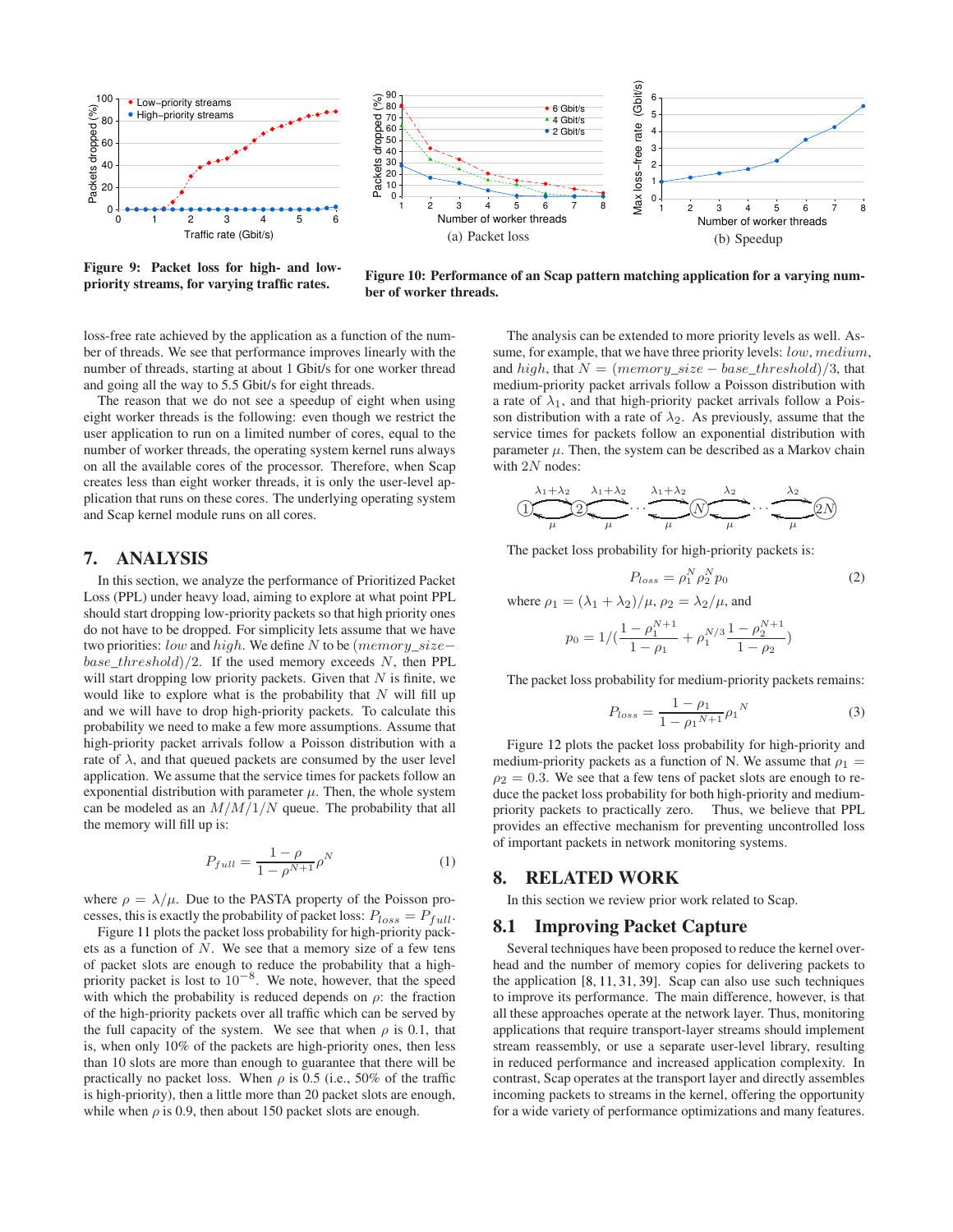

<span id="page-11-0"></span>**Figure 11: Packet loss probability for high-priority packets as a function of N.**

Papadogiannakis et al. [\[35\]](#page-13-23) show that memory access locality in passive network monitoring applications can be improved when reordering the packet stream based on source and destination port numbers. Scap also improves memory access locality and cache usage in a similar manner when grouping packets into streams.

# **8.2 Taking Advantage of Multi-core Systems**

Fusco and Deri [\[17\]](#page-13-32) utilize the receive-side scaling feature of modern NICs in conjunction with multi-core systems to improve packet capture performance. Sommer et al. [\[47\]](#page-13-33) take advantage of multi-core processors to parallelize event-based intrusion prevention systems using multiple event queues that collect semantically related events for in-order execution. Storing related events in a single queue localizes memory access to shared state by the same thread. Pesterev et al. [\[37\]](#page-13-22) improve TCP connection locality in multicore servers using the flow director filters to optimally balance the TCP packets among the available cores. We view these works as orthogonal to Scap: such advances in multi-core systems can be easily used by Scap.

# **8.3 Packet Filtering**

Dynamic packet filtering reduces the cost of adding and removing filters at runtime [\[12,](#page-12-12)[49,](#page-13-34)[53\]](#page-13-35). Deri et al. [\[13\]](#page-12-5) propose to use the flow director filters for common filtering needs. Other approaches allow applications to move simple tasks to the kernel packet filter to improve performance [\[6,](#page-12-13)[8,](#page-12-11)[23\]](#page-13-36). Scap suggests a relatively different approach: applications empowered with a *Stream* abstraction can communicate their stream-oriented filtering and processing needs to the underlying kernel module at runtime through the Scap API, to achieve lower complexity and better performance. For instance, Scap is able to filter packets within the kernel or at the NIC layer based on a flow size cutoff limit, allowing to set dynamically different cutoff values per-stream, while the existing packet filtering systems are not able to support a similar functionality.

# **8.4 TCP Stream Reassembly**

Libnids [\[2\]](#page-12-3) is a user-level library on top of Libpcap for TCP stream reassembly based on the emulation of a Linux network stack. Similarly, the Stream5 [\[32\]](#page-13-21) preprocessor, part of Snort NIDS [\[40\]](#page-13-1), performs TCP stream reassembly at user level, emulating the network stacks of various operating systems. Scap shares similar goals with Libnids and Stream5. However, previous works treat TCP stream reassembly as a necessity [\[50\]](#page-13-9), mostly for the avoidance of evasion attacks against intrusion detection systems [\[14,](#page-12-1)[19,](#page-13-5)[51\]](#page-13-19). On



<span id="page-11-1"></span>**Figure 12: Packet loss probability for high-priority and medium-priority packets as a function of N.**

the contrary, Scap views transport-layer streams as the fundamental abstraction that is exported to network monitoring applications, and as the right vehicle to implement aggressive optimizations.

## **8.5 Per-flow Cutoff**

The Time Machine network traffic recording system [\[27\]](#page-13-11) exploits the heavy-tailed nature of Internet traffic to reduce the number of packets stored on disk for retrospective analysis, by applying a per-flow cutoff. Limiting the size of flows can also improve the performance of intrusion detection systems under load [\[26,](#page-13-10) [33\]](#page-13-12), by focusing detection on the beginning of each connection. Canini et al. [\[9\]](#page-12-4) propose a similar scheme for traffic classification, by sampling more packets from the beginning of each flow. Scap shares a similar approach with these works, but implements it within a general framework for fast and efficient network traffic monitoring, using the *Stream* abstraction to enable the implementation of performance improvements at the most appropriate level. For instance, Scap implements the per-flow cutoff inside the kernel or at the NIC layer, while previous approaches have to implement it in user space. As a result, they first receive *all* packets from kernel in user space, and then discard those that are not needed.

## **8.6 Overload Control**

Load shedding is proposed as a defense against overload attacks in Bro [\[36\]](#page-13-0), whereby the NIDS operator is responsible for defining a discarding strategy. Barlet-Ros et al. [\[7\]](#page-12-14) also propose a load shedding technique using an on-line prediction model for query resource requirements, so that the monitoring system sheds load under conditions of excessive traffic using uniform packet and flow sampling. Dreger et al. [\[16\]](#page-13-17) deal with packet drops due to overloads in a NIDS using load levels, which are precompiled sets of filters that correspond to different subsets of traffic enabled by the NIDS depending on the workload.

#### **8.7 Summary**

To place our work in context, Figure [13](#page-12-15) categorizes Scap and related works along two dimensions: the main abstraction provided to applications, i.e., packet, set of packets, or stream, and the level at which this abstraction is implemented, i.e., user or kernel level. Traditional systems such as Libpcap [\[29\]](#page-13-8) use the *packet* as basic abstraction and are implemented in user level. More sophisticated systems such as netmap [\[39\]](#page-13-31), FLAME [\[6\]](#page-12-13), and PF\_RING [\[11\]](#page-12-2) also use the packet as basic abstraction, but are implemented in kernel and deliver better performance. MAPI [\[48\]](#page-13-37) and FFPF [\[8\]](#page-12-11) use higher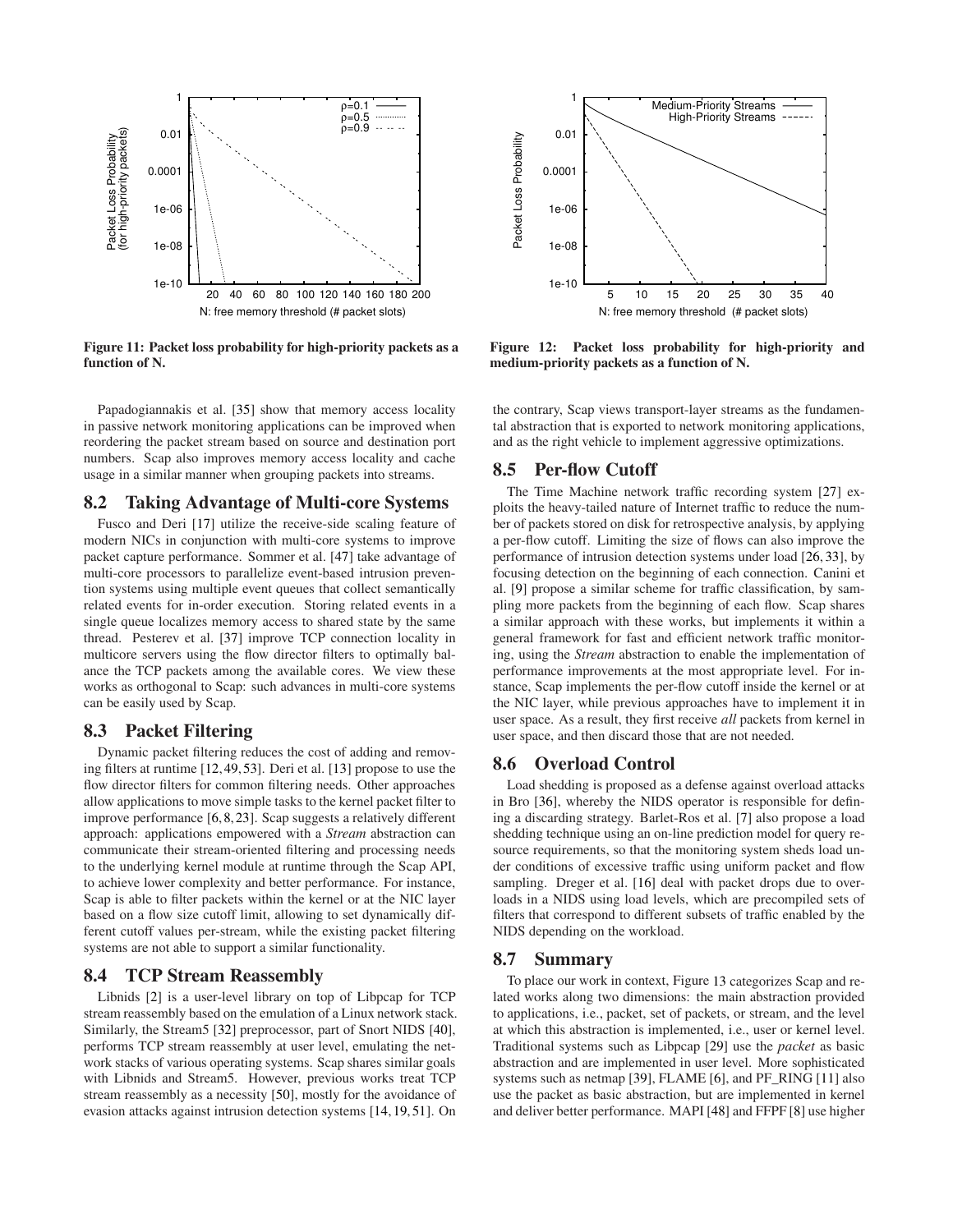

<span id="page-12-15"></span>**Figure 13: Categorization of network monitoring tools and systems that support commodity NICs.**

level abstractions such as the *set of packets*. Libnids and Stream5 provide the transport-layer *Stream* as their basic abstraction, but operate at user level and thus achieve poor performance and miss several opportunities of efficiently implementing this abstraction. We see Scap as the only system that provides a high-level abstraction, and at the same time implements it at the appropriate level, enabling a wide range of performance optimizations and features.

## **9. CONCLUSION**

In this paper, we have identified a gap in network traffic monitoring: applications usually need to express their monitoring requirements at a high level, using notions from the transport layer or even higher, while most monitoring tools still operate at the network layer. To bridge this gap, we have presented the design, implementation, and evaluation of Scap, a network monitoring framework that offers an expressive API and significant performance improvements for applications that process traffic at the transport layer and beyond. Scap gives the stream abstraction a first-class status, and provides an OS subsystem for capturing transport-layer streams while minimizing data copy operations by optimally placing network data into stream-specific memory regions.

The results of our experimental evaluation demonstrate that Scap is able to deliver all streams for rates up to 5.5 Gbit/s using a single core, two times higher than the other existing approaches. An Scapbased application for pattern matching handles 33% higher traffic rates and processes three times more traffic at 6 Gbit/s than Snort and Libnids. Moreover, we observe that user-level implementations of per-flow cutoff just reduce the packet loss rate, while Scap's kernel-level implementation and subzero copy eliminate completely packet loss for stream cutoff values of up to 1MB when performing pattern matching operations at 4 Gbit/s. This outcome demonstrates that cutting the long tails of large flows can be extremely beneficial when traffic is discarded at early stages, i.e., within the kernel or even better at the NIC, in order to spend the minimum possible number of CPU cycles for uninteresting packets. When eight cores are used for parallel stream processing, Scap is able to process 5.5 times higher traffic rates with no packet loss.

As networks are getting increasingly faster and network monitoring applications are getting more sophisticated, we believe that approaches like Scap, which enable aggressive optimizations at kernel-level or even at the NIC level, will become increasingly more important in the future.

# **Acknowledgements**

We would like to thank our shepherd Katerina Argyraki, the anonymous reviewers, and Periklis Akritidis for their valuable feedback. This research was performed with the financial support of the Prevention of and Fight against Crime Programme of the European Commission – Directorate-General Home Affairs (project GCC). This work was also supported in part by the FP7 project SysSec and the FP7-PEOPLE-2009-IOF project MALCODE, funded by the European Commission under Grant Agreements No. 254116 and No. 257007. This publication reflects the views only of the authors, and the Commission cannot be held responsible for any use which may be made of the information contained therein. Antonis Papadogiannakis and Evangelos Markatos are also with the University of Crete.

# <span id="page-12-0"></span>**10. REFERENCES**

- [1] Application Layer Packet Classifier for Linux (L7-filter). <http://l7-filter.sourceforge.net/>.
- <span id="page-12-10"></span><span id="page-12-3"></span>[2] Libnids. <http://libnids.sourceforge.net/>.
- [3] Performance application programming interface. [http://](http://icl.cs.utk.edu/papi/) [icl.cs.utk.edu/papi/](http://icl.cs.utk.edu/papi/).
- <span id="page-12-9"></span>[4] Sourcefire vulnerability research team (vrt). [http://www.](http://www.snort.org/vrt/) [snort.org/vrt/](http://www.snort.org/vrt/).
- <span id="page-12-8"></span>[5] A. V. Aho and M. J. Corasick. Efficient String Matching: An Aid to Bibliographic Search. *Communications of the ACM*, 18, 1975.
- <span id="page-12-13"></span>[6] K. G. Anagnostakis, S. Ioannidis, S. Miltchev, J. Ioannidis, M. B. Greenwald, and J. M. Smith. Efficient Packet Monitoring for Network Management. In *IFIP/IEEE Network Operations and Management Symposium (NOMS)*, 2002.
- <span id="page-12-14"></span>[7] P. Barlet-Ros, G. Iannaccone, J. Sanjuàs-Cuxart, D. Amores-López, and J. Solé-Pareta. Load Shedding in Network Monitoring Applications. In *USENIX Annual Technical Conference (ATC)*, 2007.
- <span id="page-12-11"></span>[8] H. Bos, W. de Bruijn, M. Cristea, T. Nguyen, and G. Portokalidis. FFPF: Fairly Fast Packet Filters. In *USENIX Symposium on Operating System Design and Implementation (OSDI)*, 2004.
- <span id="page-12-4"></span>[9] M. Canini, D. Fay, D. J. Miller, A. W. Moore, and R. Bolla. Per Flow Packet Sampling for High-Speed Network Monitoring. In *International Conference on Communication Systems and Networks (COMSNETS)*, 2009.
- <span id="page-12-7"></span>[10] Chelsio Communications. T4 unified wire adapters. [http://www.chelsio.com/adapters/t4\\_](http://www.chelsio.com/adapters/t4_unified_wire_adapters) [unified\\_wire\\_adapters](http://www.chelsio.com/adapters/t4_unified_wire_adapters).
- <span id="page-12-2"></span>[11] L. Deri. Improving Passive Packet Capture: Beyond Device Polling. In *International System Administration and Network Engineering Conference (SANE)*, 2004.
- <span id="page-12-12"></span>[12] L. Deri. High-Speed Dynamic Packet Filtering. *Journal of Network and Systems Management*, 15(3), 2007.
- <span id="page-12-5"></span>[13] L. Deri, J. Gasparakis, P. Waskiewicz, and F. Fusco. Wire-Speed Hardware-Assisted Traffic Filtering with Mainstream Network Adapters. *Advances in Network-Embedded Management and Applications*, 2011.
- <span id="page-12-1"></span>[14] S. Dharmapurikar and V. Paxson. Robust TCP Stream Reassembly in the Presence of Adversaries. In *USENIX Security Symposium*, 2005.
- <span id="page-12-6"></span>[15] M. Dobrescu, N. Egi, K. Argyraki, B.-G. Chun, K. Fall, G. Iannaccone, A. Knies, M. Manesh, and S. Ratnasamy. RouteBricks: Exploiting Parallelism to Scale Software Routers. In *ACM SIGOPS Symposium on Operating Systems Principles (SOSP)*, 2009.